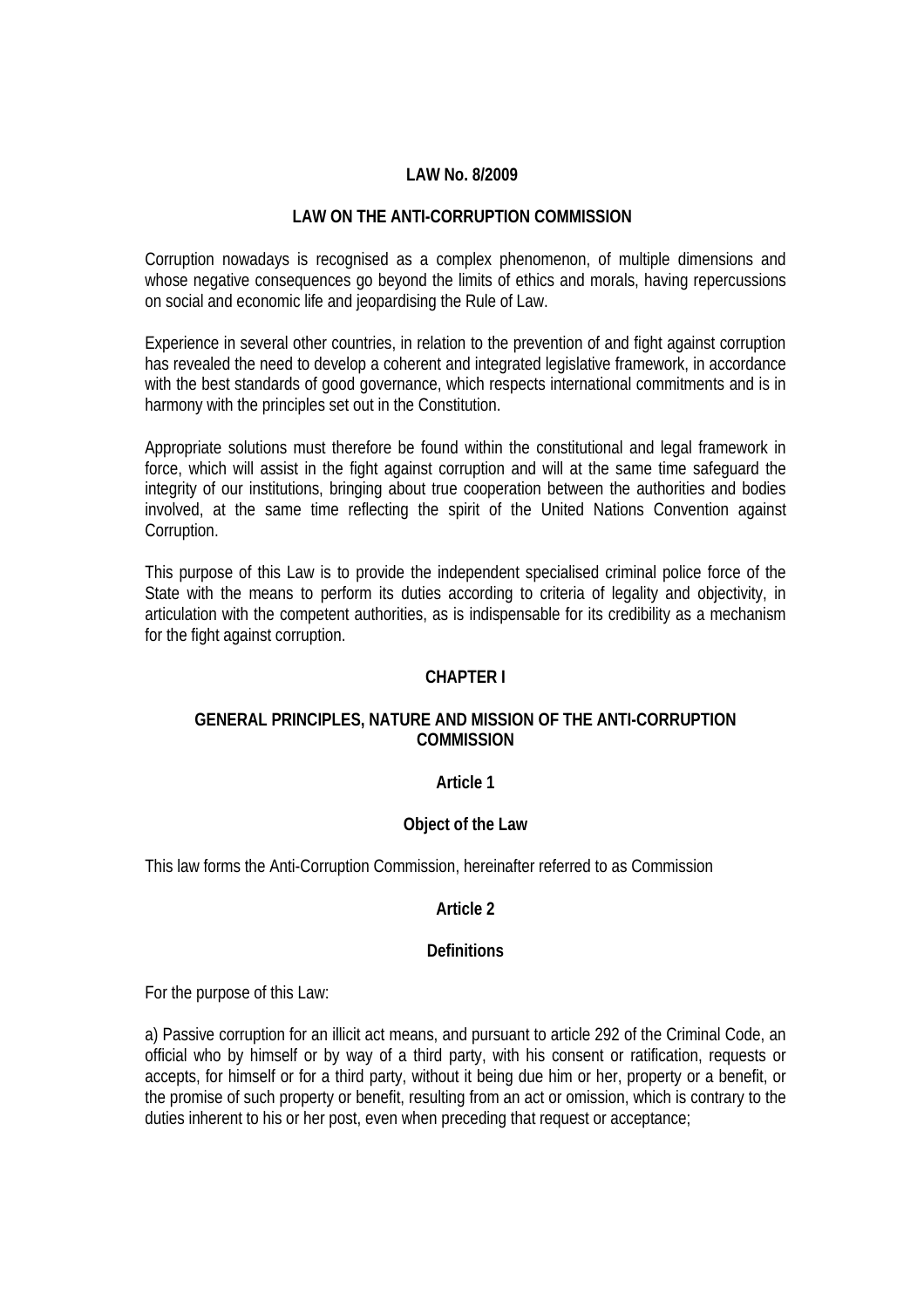b) Passive corruption for a licit act means, and pursuant to article 293 of the Criminal Code, an official who by himself or by way of a third party, with his consent or ratification, requests or accepts, for himself or for a third party, without it being due him or her, property or a benefit, or the promise of such property or benefit, resulting from an act or omission which goes against the duties inherent to his or her post, even when preceding that request or acceptance; and the official who by him or herself or by way of a third party, with his or her consent or ratification, requests or accepts, for him or herself or for a third party, without it being due them, property or a benefit from the person who has been, is or will be accountable to him or her in the exercise of his or her public duties;

c) Active corruption means, and pursuant to article 294 of the Criminal Code, whoever by themselves or by way of a third party, with their consent or ratification, gives or promises to the official, or to a third party with the knowledge of such official, property or a benefit which are not due to them, with the purpose as set out in article 292 or article 293 of the Criminal Code;

d) Embezzlement means, and pursuant to article 295 of the Criminal Code, the official who illegitimately appropriates for his or her own profit or for the profit of a third party, private or public money or property which has been delivered to him or her, in his or her possession or is accessible to him or her for reasons related to his or her duties;

e) Misuse of public material resources and facilities means, and pursuant to article 296 of the Criminal Code, an official who uses or allows others to use vehicles or other property of significant value, for purposes other than those authorised, and which has been delivered to him or her, in his or her possession or is accessible to him or her for reasons related to his or her duties, to obtain either for him or herself or a third party, an illegitimate benefit or to cause damage to someone;

f) Abuse of power, and pursuant to article 297 of the Criminal Code, an official who abuses power or violates rules inherent to his or her duties, with the intention of obtaining for him or herself or for a third party, an illegitimate benefit or cause damage to another person;

g) Financial participation in public affairs means, and pursuant to article 299 of the Criminal Code, an official who, for reasons related to the exercise of his or her public post, shall intervene in contracts or other operations or activities, and takes advantage of this position to obtain for him or herself or for a third party, either directly or through a third party, property or any other form, illicit financial participation and in this way harm public interests which he/she is responsible for managing, inspecting, defending or implementing;

h) Public agent means, and pursuant to article 302 of the Criminal Code, public officials, administrative agents, members of the civil and police forces, as well as all those persons included in sub-paragraphs d), e) and f) and No. 2 of aforementioned article;

i) Person includes individual or legal (including banks and other financial institutions) person, and where a corporation is concerned, includes its directors and those in positions of responsibility;

j) Premises include the interiors and exteriors, as well as the annexes of buildings;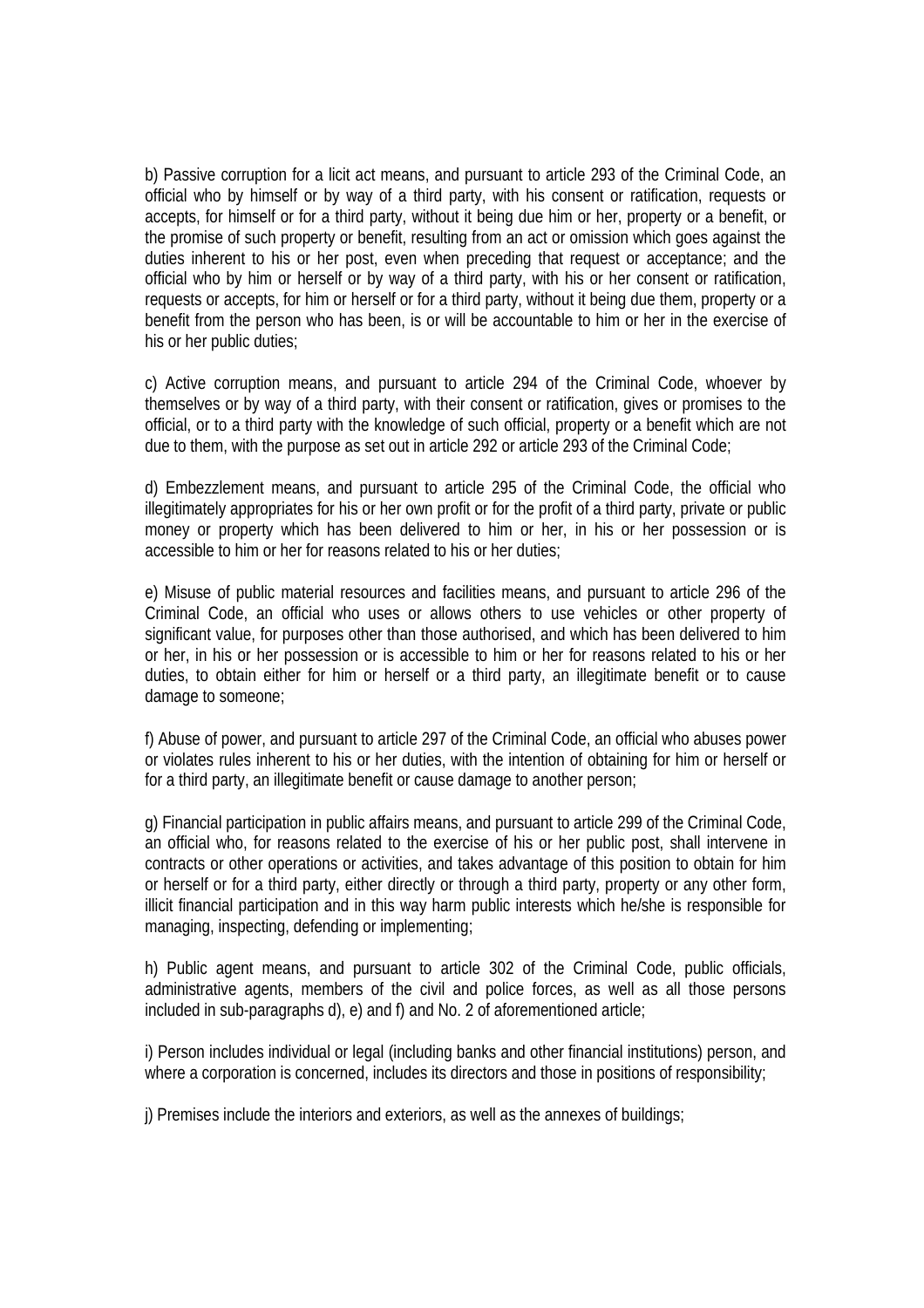k) Buildings include vehicles, boats, aeroplanes and containers.

# **Article 3**

# **Nature of the Commission**

1. The Commission is a legal person governed by public law, given a legal personality with technical independence and administrative and financial autonomy.

2. The Commission is given the status of an independent, specialised criminal police body and its intervention is governed by criteria of strict legality and objectivity, in accordance with the terms of the law.

3. In its capacity as criminal police body, the Commission shall act under the responsibility of the competent judicial authority under the terms of the law.

# **Article 4 Mission of the Commission**

The mission of the Commission is to undertake preventive action and criminal investigation action against corruption in any of its forms, embezzlement, abuse of power, trafficking of influences and financial participation in public affairs, as defined by penal legislation.

# **Article 5 Powers of the Commission**

1. In terms of criminal prevention the Commission has the power to:

a) Gather and analyse information on the causes and the prevention of corruption;

b) Undertake awareness raising actions aimed at limiting the practice of acts of corruption, by motivating people to adopt precautions or to reduce those acts and situations which render the occurrence of criminal conduct easier;

c) Advise any institution or public authority on ways to prevent and fight against corrupt conduct.

2. In terms of criminal investigation, the Commission has the power to exercise the duties assigned under the terms of the law to the criminal police bodies, notably,

a) To conduct the inquiry or practice acts of inquiry delegated to it by the Public Prosecutor's Office;

b) To gather news of crimes;

c) To discover those agents responsible for practising criminal acts;

d) To investigate signs or news of facts which may constitute a crime;

e) To proceed to the identification and detention of people;

f) To make the necessary notifications by itself or by resorting to another police authority;

g) To conduct interrogations within the scope of the investigation and other investigative measures necessary for the performance of their duties;

h) To conduct searches and body searches;

i) To seize objects and documents;

i) To stand on watch:

k) To intercept and record conversations or telephone calls, with a court order;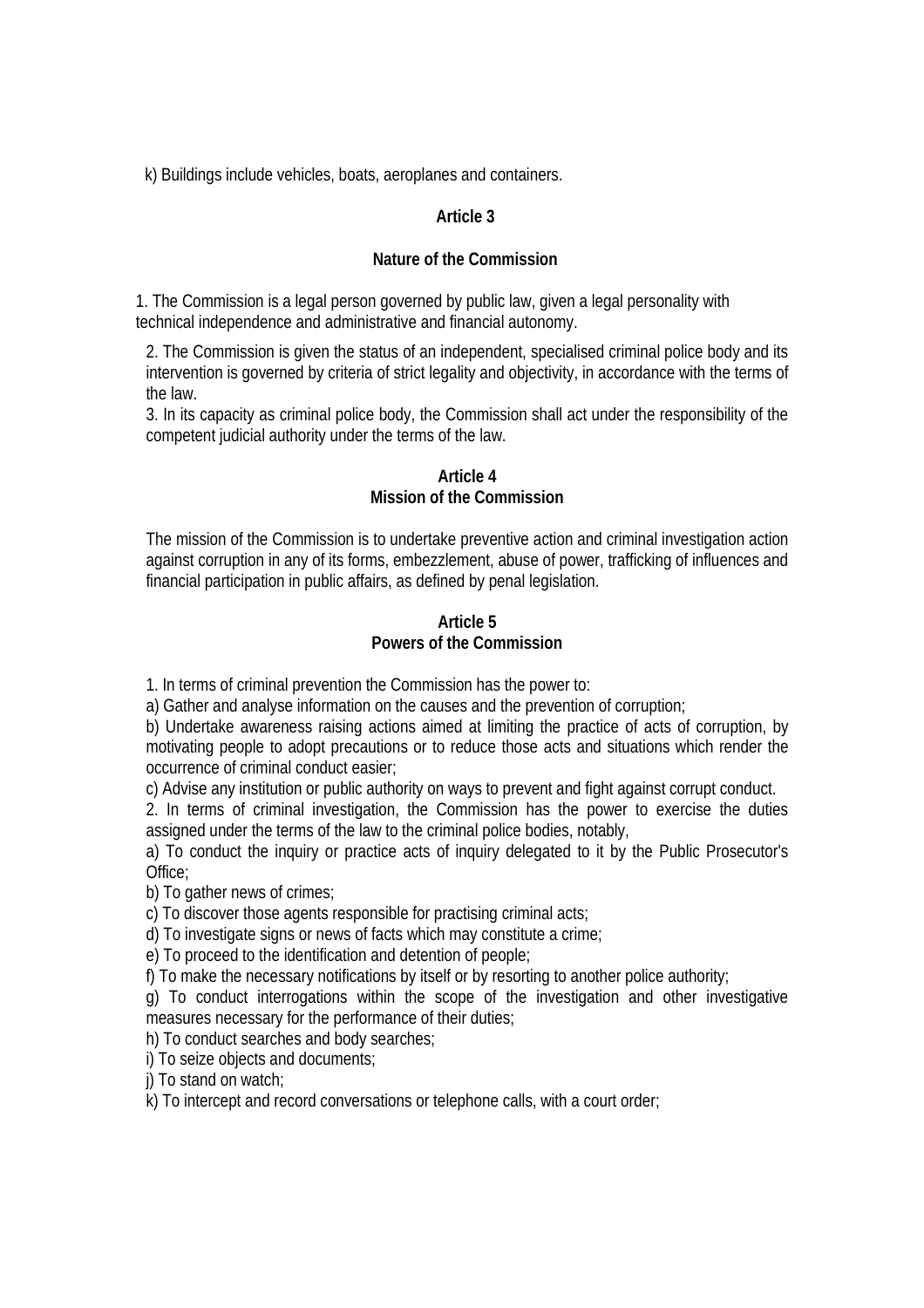l) To examine books, documents, records, archives and other pertinent elements in the possession of the entities which are under investigation, as well as other pending offences;

m) To draw up expert reports, take measurements and gather samples for laboratory exams;

n) To seal off premises.

3. In terms of criminal investigation, the Commission may also suggest to the public Prosecutor's Office that precautionary measures be adopted under the terms of the applicable penal procedural legislation, notably:

a) That an order be made to freeze bank accounts when there are strong indications that they contain funds resulting from crimes as set out in article 4;

b) That an order be made that any assets in the possession, custody or control of a person are not to be used;

4. In order to fulfil its respective duties, the Commission shall give maximum priority to the investigation of those cases of corruption of greater severity or complexity.

5. The special regimes set out in Decrees-Law No. 4/2006 of 1st March and No. 2/2007 of 8th March shall be applicable to the Commission.

6. Acts carried out by the Commission without a court order from the competent judicial authorities, under the terms set out in the law, shall be validated by the competent judicial authority within a maximum time limit of 72 hours, under penalty of it being rendered null and void.

7. The validation shall be requested with urgency by the Public Prosecutor's Office.

# **CHAPTER II STRUCTURE Article 6 Commission**

The Commission shall consist of a Commissioner, Deputy Commissioners and support staff.

# **Article 7 Commissioner**

1. The Commissioner shall be appointed by the National Parliament, by absolute majority of the Members of Parliament as long as at least three quarters of acting Members are present and shall take office before the Speaker.

2. The Commissioner shall:

a) Carry out Commission business;

b) Take all the measures and carry out all acts within the power of the Commission and within the scope of criminal prevention, namely to issue recommendations and draw up reports;

c) Coordinate criminal investigation acts and measures of the responsibility of the Commission;

d) Distribute the investigations and acts delegated by the Public Prosecutor's Office or assigned by the judge within the scope of the judicial proceedings among the professional investigative staff;

e) Control the legality of the preventive and criminal investigation acts and measures undertaken by the Commission;

f) Ensure coordination between the professional investigative staff and the judicial authorities;

g) Ensure coordination between the Commission and the other criminal police bodies;

h) Recruit investigative staff and other support staff, as set out under the terms of the law;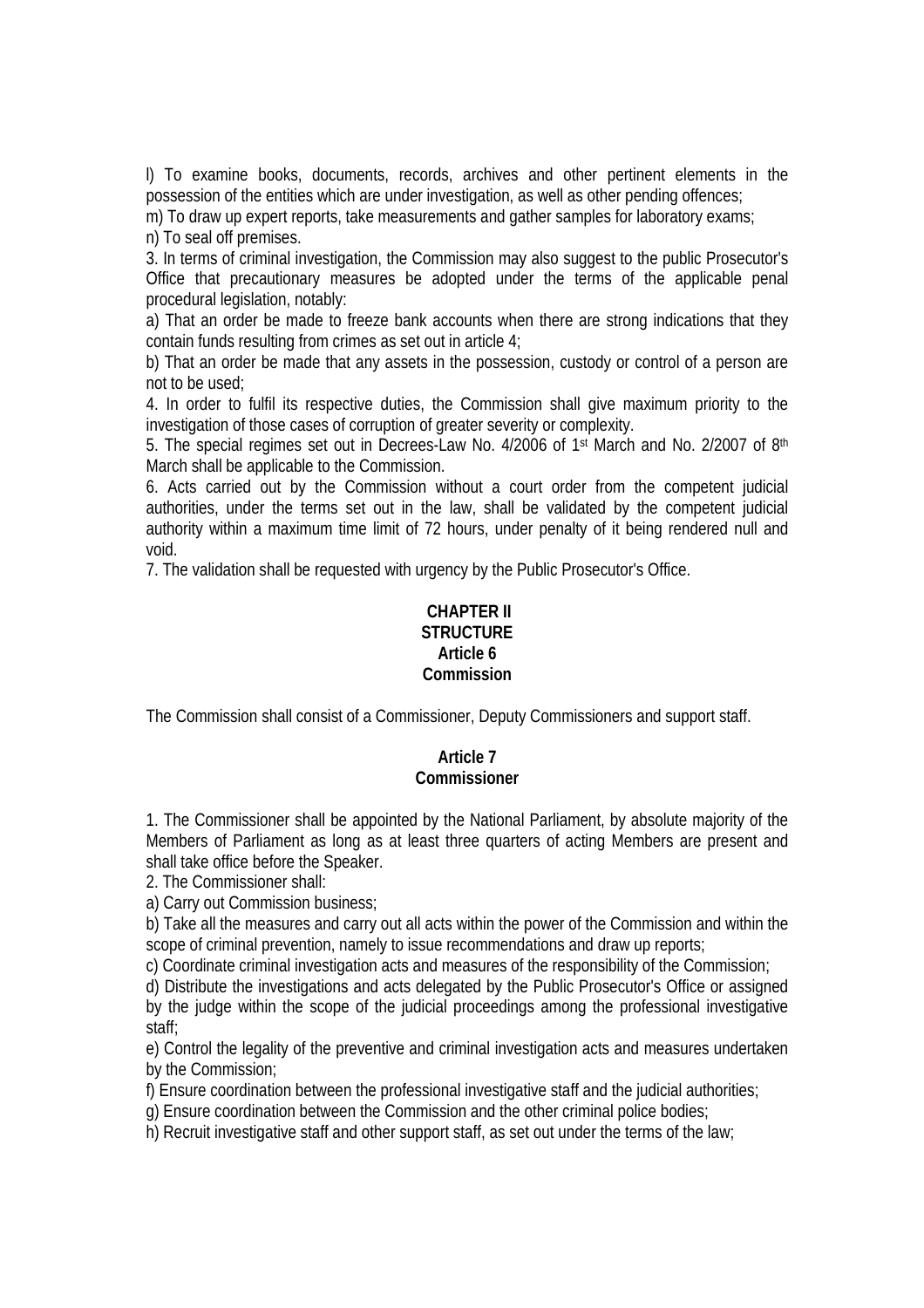i) Exercise disciplinary power over the staff working for the Commission;

j) Draw up an annual report on the Commission's activities, notably as regards the number of enquiries undertaken, to be submitted to the National Parliament;

k) To perform other duties assigned by law.

3. The Commissioner may delegate his or her duties to his or her deputies, who in turn may subdelegate, without prejudice to, at any time, challenging the powers delegated.

4. The powers to issue guidelines where an action may interfere with the rights of privacy or the personal freedom of an individual, drawing up of recommendations and reports shall not be delegated.

# **Article 8 Eligibility**

1. The Commissioner shall be a Timorese citizen, in full possession of his faculties, chosen from among:

a) Judges;

b) Public Prosecutors;

c) Public Defenders;

d) Lawyers;

e) Jurists of recognised merit and with a professional experience of over five years;

f) Police agents with professional experience in the career of over five years;

g) Criminal investigators with professional experience in the career or in a similar area of over five years;

2. The applicant to the post of Commissioner shall be recognised by his or her high level of independence and impartiality.

3. The Commissioner shall be subject to the sending of the declaration of Register of Interests, pursuant to articles 6 and 8 of Law No. 7/2007 of 25<sup>th</sup> of July and complementary legislation.

# **Article 9 Incompatibilities**

1. The Commissioner exercises his or her functions on a full time basis and the exercise of his or her functions shall be incompatible with:

a) the performance of any other public or private function;

b) political activities;

c) remuneration for any other activity or post;

2. The Commissioner shall cease to exercise any of the above mentioned activities before taking over his functions.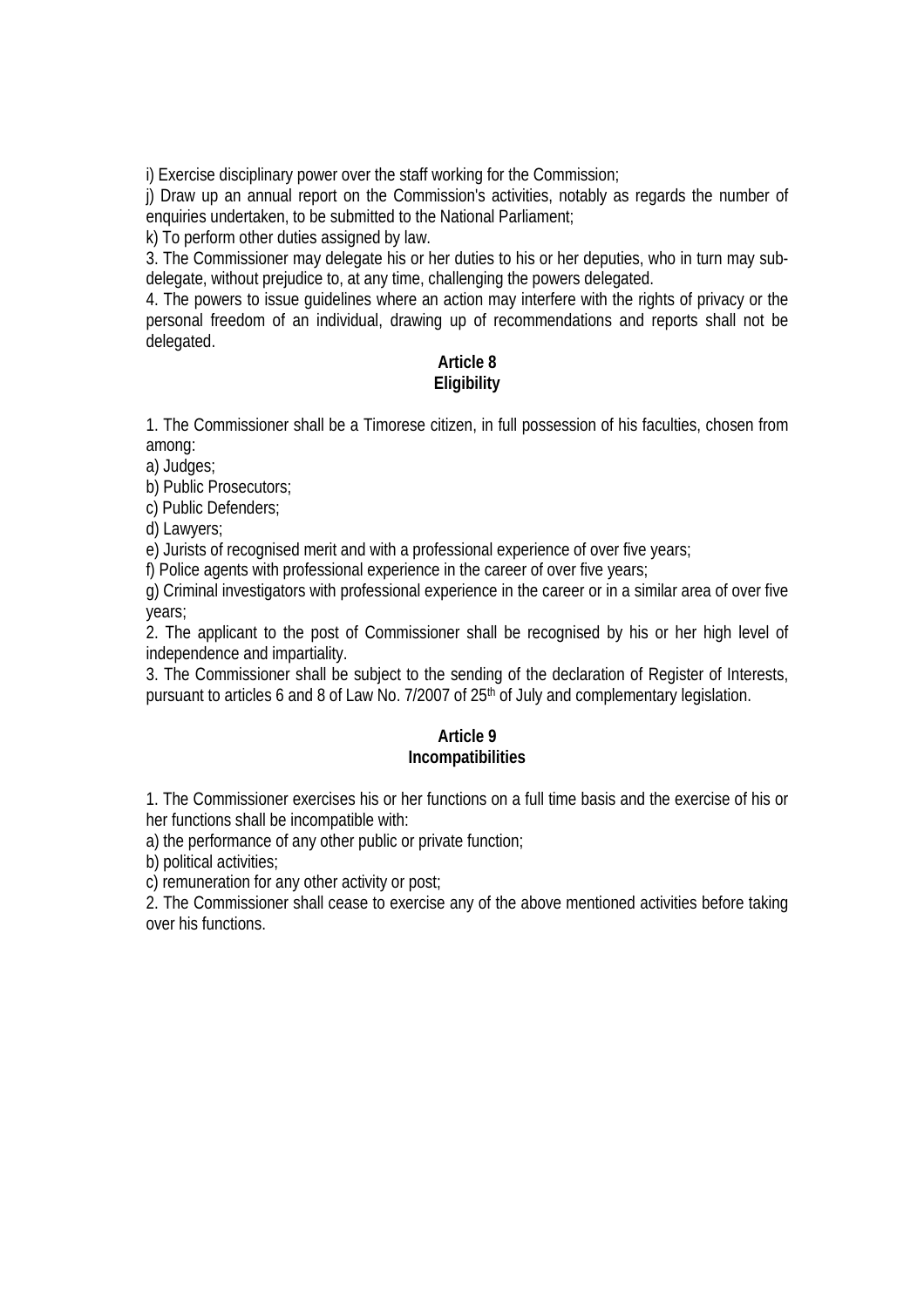#### **Article 10 Civil and Criminal Liability**

1. The Commissioner shall not be held liable under civil or criminal law for acts carried out and opinions issued during office, legal action shall be taken against the State which has the right of redress.

2. The Commissioner is accountable to the National Parliament for offences committed during office and for having violated his or her obligations under the terms of this Law.

3. The National Parliament shall inform the Attorney General when it knows of any crime committed by the Commissioner in the exercise of his or her functions.

4. The National Parliament shall decide on the lifting of the Commissioner's immunity in the case of a crime committed when in office.

5. The lifting of the immunity shall be requested by the competent judge to the National Parliament, the decision being taken however by majority of the Members of Parliament present.

6. The decision not to lift immunity automatically suspends the limitation periods in relation to the complaint as set out in the criminal laws.

# **Article 11 Term of Office and Procedures**

1. The Commissioner shall be elected for a period of four years, being renewable only once, for an equal period of time.

2. The term of office of the Commissioner shall automatically cease:

a) At the end of term of office;

b) When he/she suffers a permanent physical or mental incapacity which prevents him or her from carrying out his or her functions, attested by a medical Commission appointed by the National Parliament consisting of three National Health Service doctors;

c) When he/she accepts or carries out a post, function or activity incompatible with his or her office;

d) In case of death;

e) In case of resignation

f) If /she he is convicted of a crime punishable with a prison sentence with the force of res judicata;

g) Dismissal, approved by absolute majority of the Members of Parliament as long as at least three quarters of acting Members are present, by a well-founded proposal of the Prime Minister, in the case of violation of the legal obligations of the Commissioner.

3. Once the proposal for dismissal has been admitted, the Bureau shall proceed to distribute such proposal to the competent Permanent Specialised Commission for its official report to be issued within five days.

4. Before issuing its official opinion, the Commission must hear the Commissioner.

5. The Bureau of the National Parliament shall declare that the term of office shall cease.

6. The Government shall propose the election of a new Commissioner to the National Parliament, which shall occur up to 30 days before the end of the term of office, under the terms set out for the first election.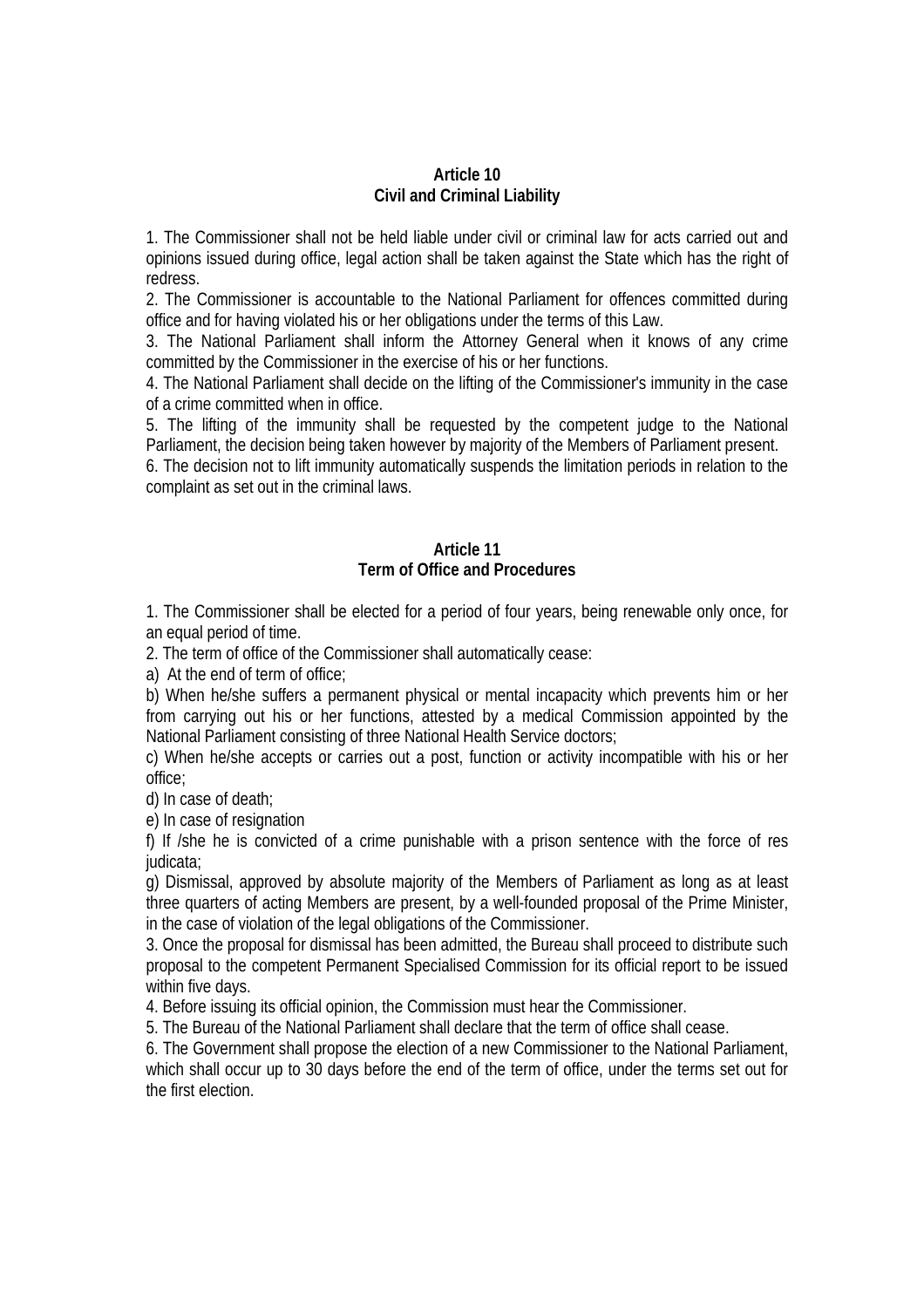7. In the case the term of office ceases for reasons other than its end, the Government shall propose to the National Parliament that one of the Deputy Commissioners be appointed as Interim Commissioner.

8. In the event of the occurrence set out in paragraph 8 above, the election of the Commissioner will be of an urgent nature and shall be concluded within two months from the date the term of office ceases.

#### **Article 12 Deputy Commissioners**

1. The Commissioner may appoint up to three Deputy Commissioners to assist him or her.

2. Deputy Commissioners may be appointed from graduates, notably in Law, Economics, Management, Accountancy and Public Administration, and if they have at least five years of experience in those areas.

3. The Deputy Commissioners shall be appointed for a term of office of four years, renewable only once for an equal period of time.

4. The Deputy Commissioners are governed by the terms set out in articles 9, 10 and 11 of the present law, with the necessary adjustments.

# **Article 13 Support Staff**

1. The Commissioner shall be supported by professional investigators and other staff required for the full performance of the duties of the Commission.

2. The public service general regime shall be applicable to the support staff and shall also cover recruitment.

3. The position of professional investigator shall be established in separate legislation.

## **CHAPTER III DUTIES AND GUARANTEES Article 14 Duty of Secrecy**

The regime of protection of investigation secrecy set out in criminal law and criminal procedural law shall govern the investigations and inquiries under the responsibility of the Commission.

# **Article 15 Confidentiality**

Without prejudice to the terms and provisions set out in article 22, the documents, information and evidence gathered by the Commission shall be confidential until the trial in accordance with the regime of secrecy established by law.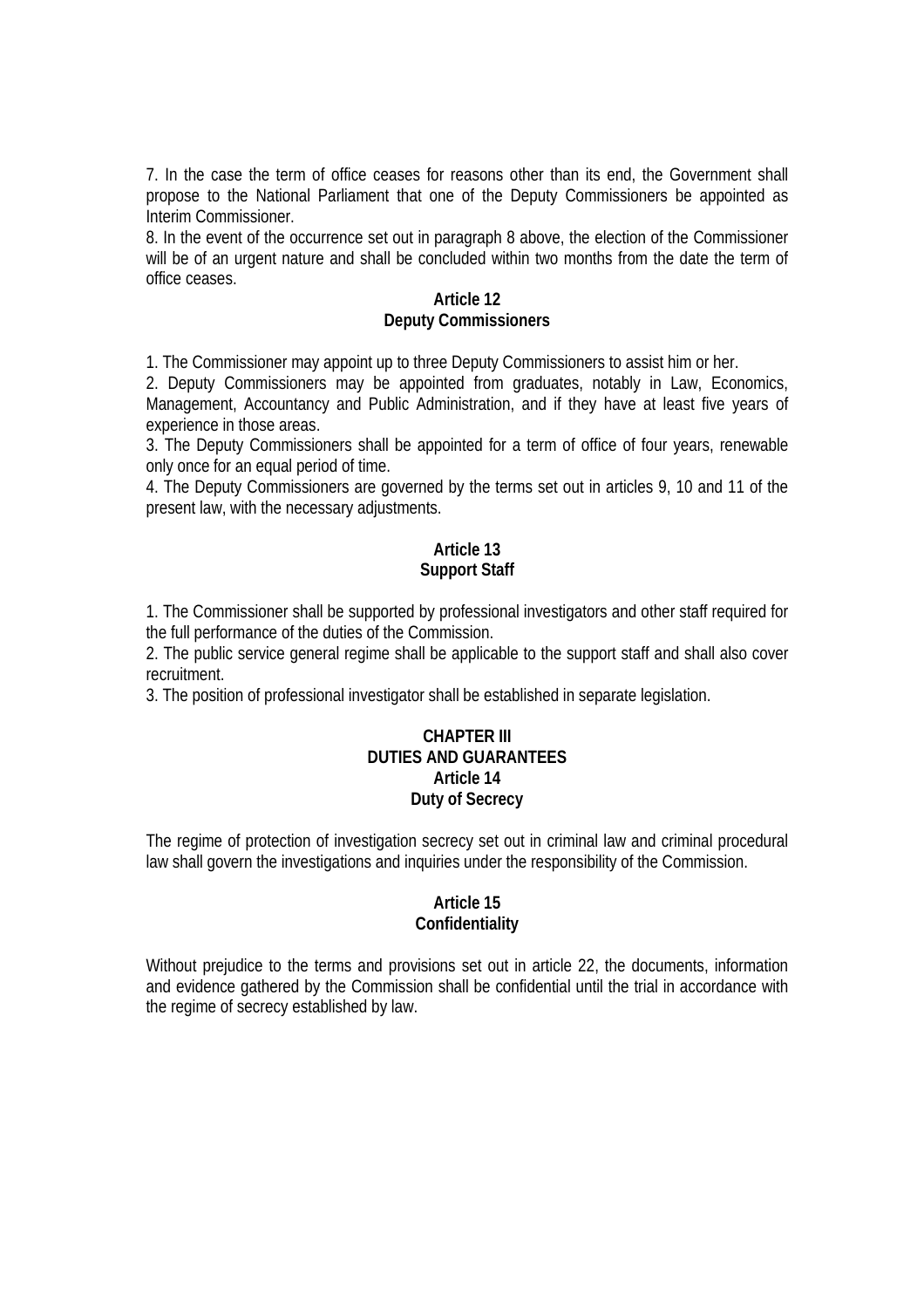# **Article 16 Interrogations**

1. The interrogations conducted by the Commission shall be led by the Commissioner, by a Deputy Commissioner, or by a professional investigator, in accordance with the decision taken by the Commissioner, under the terms of the law.

2. Whoever is notified to appear for interrogation is entitled to be informed, before the interrogation, of the nature of the allegation or the complaint to be investigated, under the terms of the law.

3. Interrogations shall not be public but the presence of a lawyer is permitted, of such right the persons to be interrogated shall be formally and timely notified, under the terms of the law.

#### **Article 17 Guarantees for the pursuit of investigation activities**

In the exercise of his or her functions, the Commissioner, his or her deputy and investigation staff shall enjoy the prerogatives of the criminal police authorities, under the terms of the criminal procedural law, with particular reference to:

a) Rights of access and free transit, under the terms of the law, for the time and schedule required to perform their functions, in all services and premises of public and private bodies and which are considered necessary for the performance of their tasks;

b) Requesting the collaboration of the police authorities, in the event access is refused or an obstruction is raised vis-à-vis the undertaking of the investigation by the addressees, to remove that obstruction and guarantee that the investigation be carried out in safety;

c) Use in the places under investigation, leased by the respective authorities under investigation, decent and efficient premises for the performance of his or her functions;

d) Exchange correspondence, when on duty, with all public or private authorities on matters related to the area of competence.

#### **Article 18 Inviolability of Documents**

1. Correspondence, material or information provided, obtained or gathered by the Commission shall be exempt from censorship or any interference.

2. The archives, files, documents, communications, properties, funds and assets of the Commission or in the possession of the Commission shall be inviolable and may only be accessed or made public under the terms of the applicable legislation.

## **Article 19 Notification**

Those who, duly notified by the Commission, do not appear or do not cooperate with the Commission shall be punished under the terms of criminal law and criminal procedural law.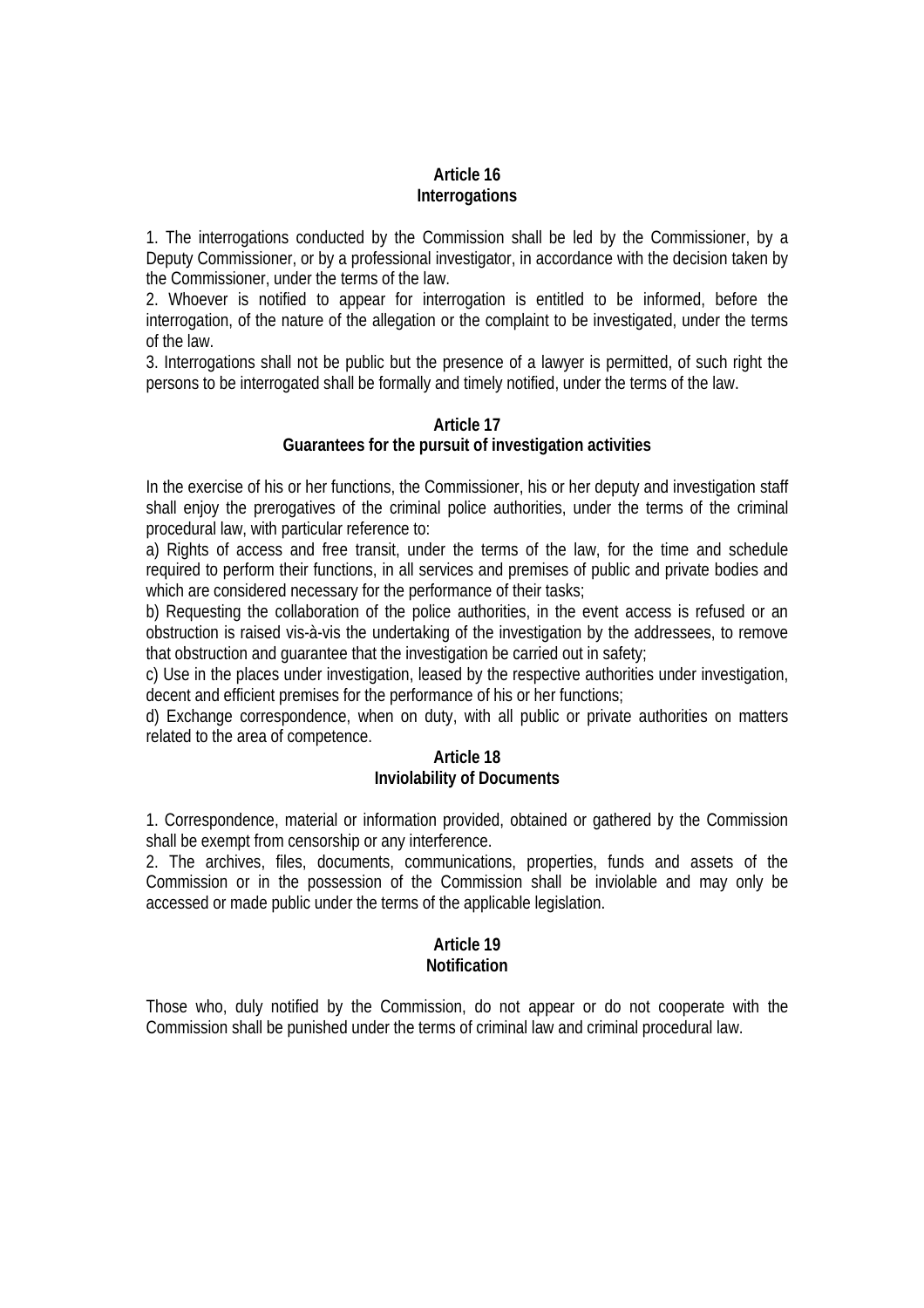#### **Article 20 Conclusion of the Investigation**

1. Once the investigation has been concluded, the Commission shall submit its final report to the Public Prosecutor's Office under the terms of criminal procedural law.

2. When, within the scope of the investigation, the Commission concludes that the facts under investigation are not crimes as set out in article 4, it shall send the corresponding proceedings with due urgency to the competent authorities.

3. When there is no relevant matter for criminal proceedings to be brought, the Commission may issue recommendations aimed at the authorities or persons under investigation in order to improve the procedures.

#### **Article 21 Use of statements, documents and other evidence**

The statements, documents or other objects presented by the witness at the interrogation or inquiry before the Commission may be admitted as evidence against any person in any proceedings.

#### **Article 22 Protection of witnesses and Commission assistants**

1. The Commissioner may, in accordance with the applicable law, request protection for the witnesses and other persons who assist the Commission.

2. The witnesses and the persons involved in the investigations conducted by the Commission are entitled to request protection, under the terms of the law.

# **Article 23 Cases of non-punishment**

1. The conduct of those who, previously and duly authorised by reasoned order of the competent court, instrumentally accept, themselves or by way of a third party, an illicit request made by a public official or by any other individual is not punishable, as long as it is undertaken as proof before the Commission of any of the crimes within the scope of this law.

2. The instrumental acceptance of bribes may also be authorised, as long as it is undertaken to prove any of the crimes pursuant to article 4 of the present law.

# **CHAPTER IV COOPERATION WITH THE COMMISSION Article 24**

# **Overall duty to cooperate with the Commission**

1. The direct, indirect and autonomous administrative services of the State, object of the investigation shall be bound to information and cooperation duties.

2. All individual and legal persons have the duty to collaborate with the Commission, their legitimate rights and interests being fully safeguarded.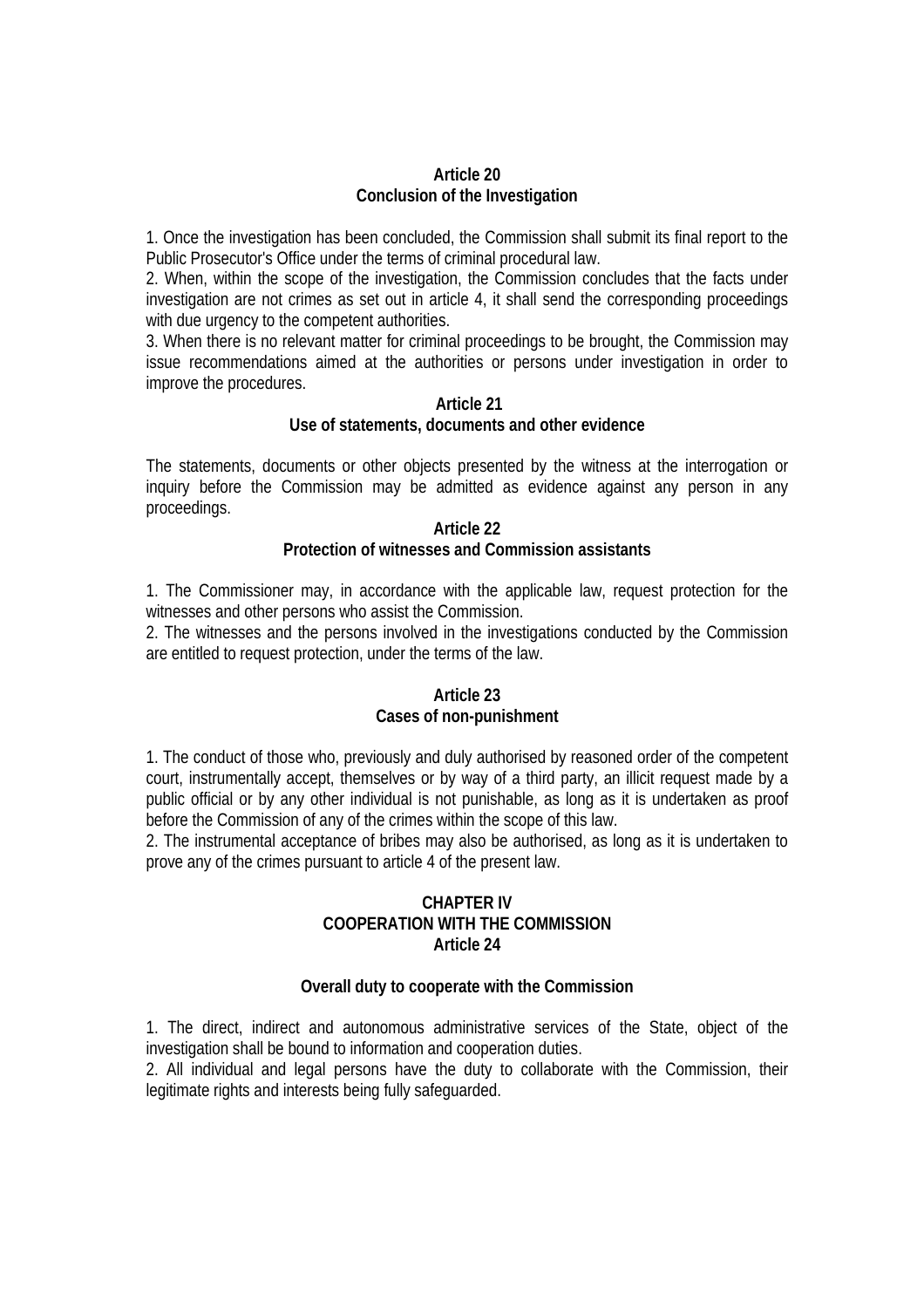#### **Article 25 Special Cooperation Duties**

1. The Commission, in the performance of its duties, shall be entitled to cooperation from public authorities and may requisition those public authorities, which are competent in the areas required for any investigation, inquiry, expert analyses, examinations or any other necessary measures.

2. The public authorities are obliged to provide information to the Commission and to provide it with documents and other elements at their disposal, as well as to respond to the requests made by this Commission, a time limit possibly being set for the fulfilment of such task.

3. The Commission, the criminal police bodies and the Public Prosecutor's Office have a special duty to cooperate and coordinate their respective activities, in accordance with criminal procedural legislation.

# **Article 26**

# **Cooperation with other institutions**

The Commission may establish agreements, including memoranda of understanding, whenever necessary, with any national or international, counterpart institution, with a view to:

a) to cooperate in the performance of its respective duties;

b) to cooperate in the joint use of premises and staff;

c) to exchange information.

# **Article 27**

# **Transmission of materials to other bodies**

1. Without prejudice to the overall rule of confidentiality established by Law, the Commission may, before, during or after the investigation of a matter, transmit any matter for investigation or other action to the Attorney General or other legally competent authority.

2. The Commissioner may request information and reports from any authority, vis-à-vis matters concerning the corresponding activity.

## **CHAPTER V RESPONSIBILITY TO NATIONAL PARLIAMENT Article 28 Reports**

1. The Commission shall, by 31<sup>st</sup> of March each year, submit an overall activity report concerning the work of the previous year to the National Parliament.

2. The report referred to in the number above shall contain:

a) Description of the type of investigations conducted by the Commission;

b) Appraisal of the response of the appropriate authorities to recommendations made by the Commission;

c) The overall nature and scope of any information communicated between the Commission and other authorities;

d) The number of investigations conducted by the Commission which resulted in lawsuits or disciplinary actions;

e) Description of the activities of the Commission during this year in relation to its preventive and educational function; and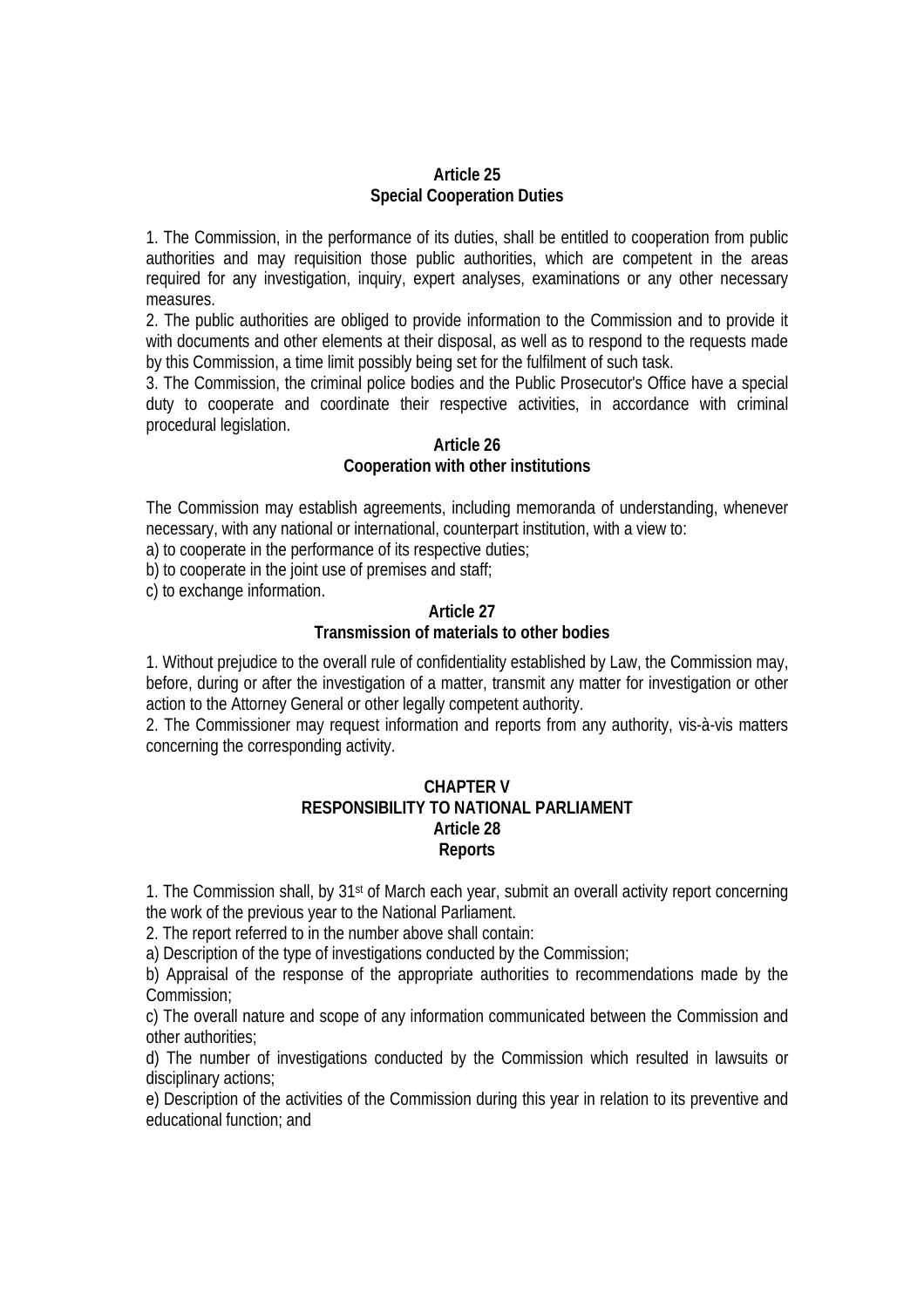f) Any recommended alterations in legislation which the Commission considers should be made as a result of the performance of its functions.

3. The Commission may, whenever it deems fit, submit a special report on any matter of general or administrative policy related to its activities.

4. The National Parliament, through the Bureau, may, whenever it deems fit, request reports to the Commission in relations to its overall corresponding activities, always safeguarding the confidentiality and secrecy of the investigations.

# **CHAPTER VI BUDGET Article 29 Budget**

1. The Commission shall have a yearly budget sufficient to cover its operational costs and adequate to maintain its independence, impartiality and efficiency, as set out under the terms of the law.

2. The Commission budget shall be prepared, approved and managed in accordance with the law.

3. The Commission shall be forbidden from receiving funds from other sources.

4. The Commission shall keep accounting records and other records on its functions or activities.

5. The financial statements shall be presented to the National Parliament and audited by the High Court of Administration, Taxation and Accounting or by independent external auditors.

# **CHAPTER VII FINAL AND TRANSITIONAL PROVISIONS**

## **Article 30**

## **Amendments to Law No. 7/2004**

1. No. 3 of article 5, sub-paragraph a) of No. 1 of article 13, article 23, sub-paragraph a) of article 24, sub-paragraph a) of No. 1 of 25 and No. 1 of article 47 of Law No. 7/2004, of 26<sup>th</sup> May, which approves the position of Human Rights and Justice Ombudsman shall now have the following wording:

#### **Article 5 Nature**

1. [â]

2. [â]

3. The Office of the Human Rights and Justice Ombudsman, hereinafter referred to as Ombudsman's Office, is aimed at preventing bad management and protecting and promoting human rights and the fundamental freedoms of persons, individual and legal, in all national territory.

4. [â]

5. [â]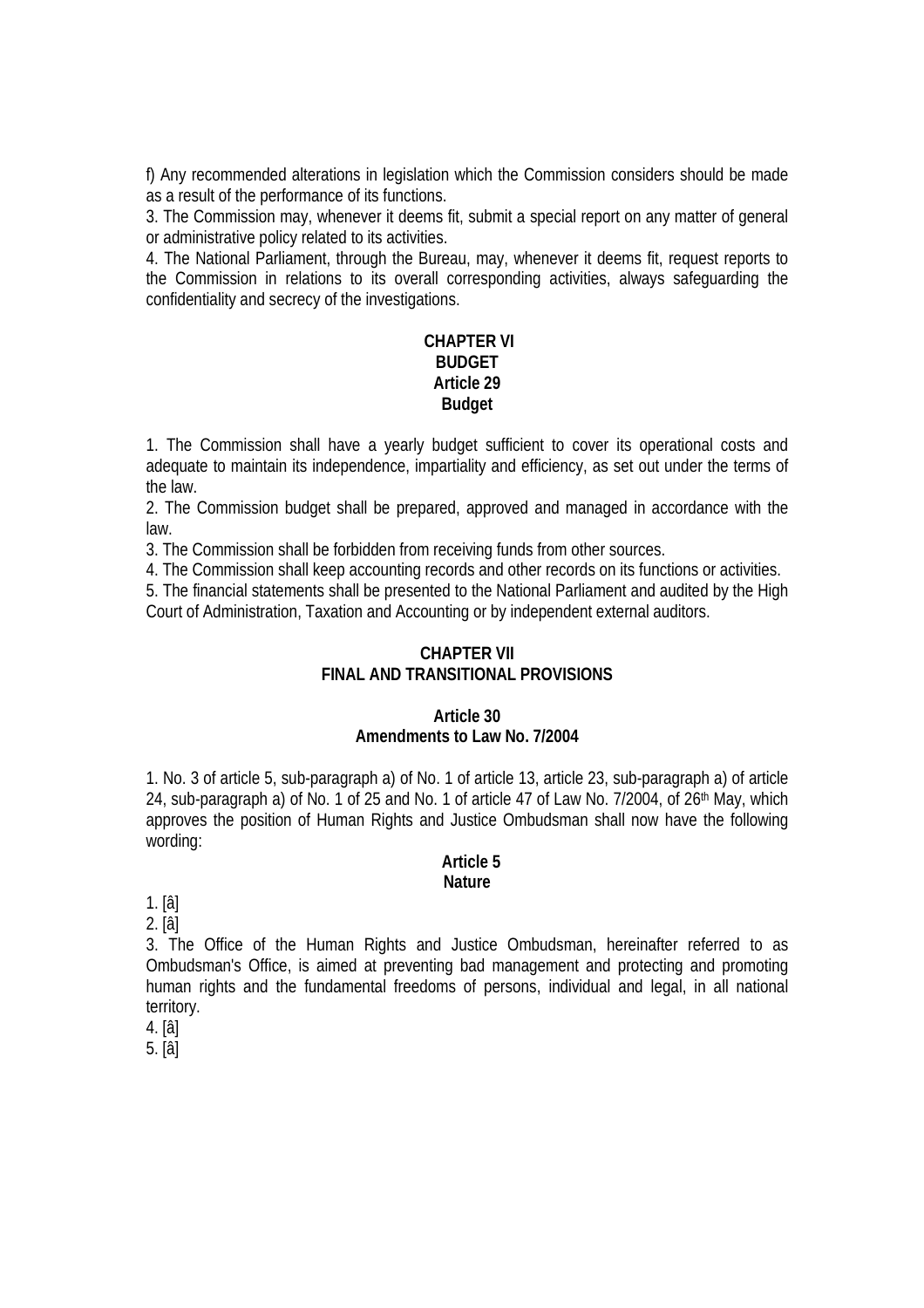#### **Article 13 Eligibility Requirements**

1. [â]

a) Sufficient experience and qualifications to investigate and draw up reports on violations of human rights and bad administration.

b) [â]

c) [â]

2. [â]

# **Article 23 Investigation**

The Human Rights and Justice Ombudsman shall be responsible for investigating violations of human rights and fundamental freedoms and guarantees, situations of bad administration, illegality, manifest injustice and lack of fair and equitable procedures.

## **Article 24 Inspection and Recommendation**

[â]

a) To inspect the functioning of public powers, notably of the Government and its bodies and private authorities which perform public duties and services, inquiries being possibly initiated on systematic and generalised violations of human rights or bad administration;

b) [â]

c) [â]

d) [â]

e) [â]

# **Article 25 Promotion of Human Rights and Good Governance**

1. [â]

a) To promote a culture of respect for human rights, good governance, in particular through public declarations, information campaigns or any other appropriate means of informing the public at large and Public Administration, and to generalise information on human rights and good governance.

b) [â]

2 [â]

a) [â]

b) [â]

c) [â]

3. [â]

# **Article 47**

## **Recommendations**

1. The Human Rights and Justice Ombudsman shall identify the causes of violation of human rights, abuse and bad management of a public authority and shall draw up recommendations for their correction, prevention or elimination and for the observance of the highest standards in terms of human rights, principle of legality, ethics and efficiency.

2) [â]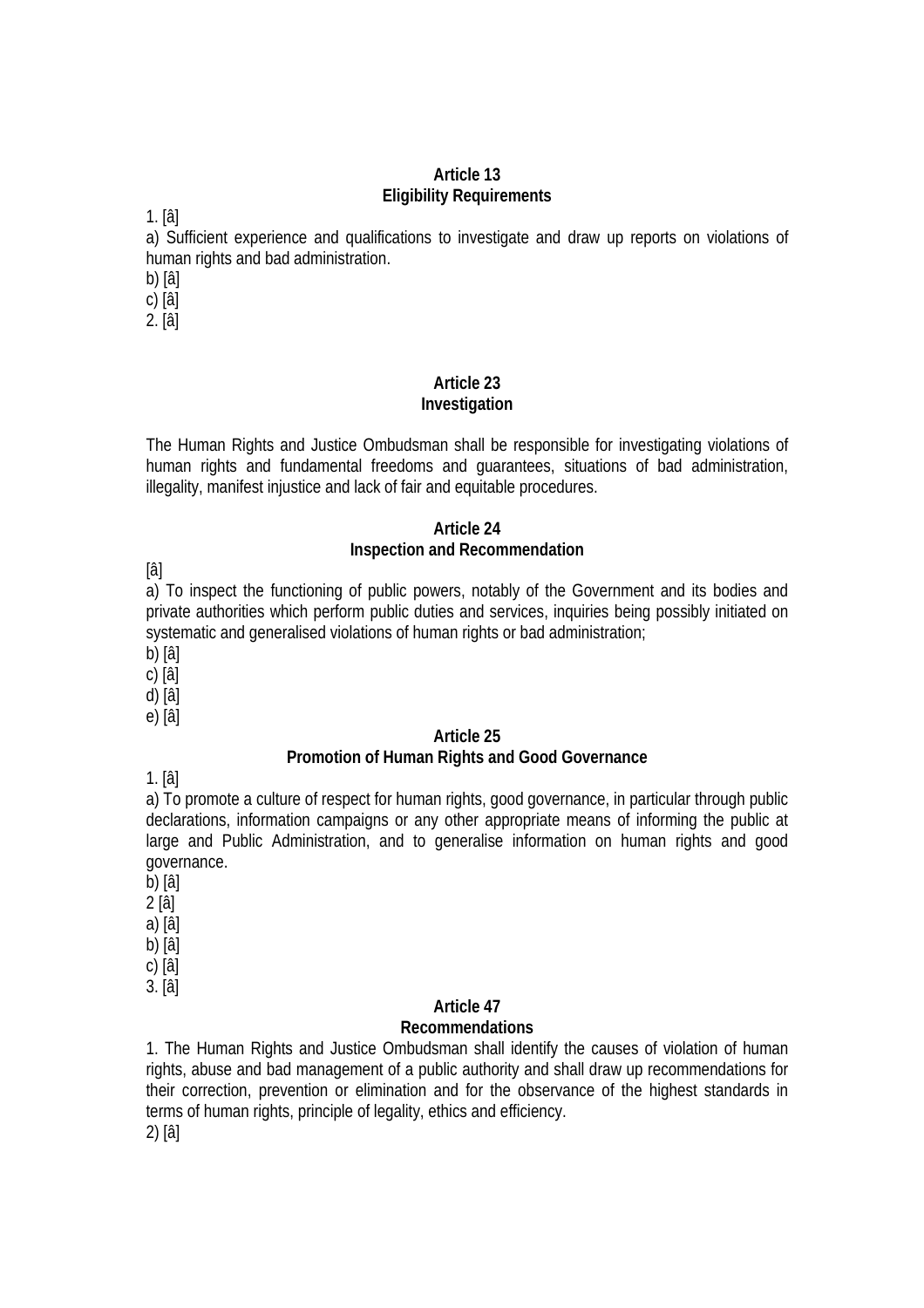3) [â] 4) [â]â

#### **Article 31 Repeal**

Articles 26 and 27 of Law no. 7/2004 of 26th of May shall be repealed.

# **Article 32 Transitional regime**

1. The Commission shall investigate and make enquiries into cases which have emerged once the Commission has commenced its activities.

2. All matters related to crimes, the investigation of which is of the responsibility of the Commission, which come to the knowledge of any State body, namely, the Human Rights and Justice Ombudsman and the State General Inspectorate, once the present law comes into force, shall be forwarded to the Commission.

## **Article 33 Separate Legislation**

1. The Government shall approve legislation concerning the status of professional investigators. 2. Until the approval of the legislation referred to in paragraph 1 above, investigators shall be covered by the regime applicable to the Timor-Leste National Police Force, under the terms to be regulated by the Government.

# **Article 34 Appointment of the First Commissioner**

The Government shall propose to National Parliament that the Commissioner be elected, within 60 days from the date of publication of this law.

# **Article 35 Republication**

Law No, 7/2004 of 26<sup>th</sup> May, which approves the Status of the Human Rights and Justice Ombudsman, with the amendments introduced, shall be hereby republished with the present wording and attached to this law.

## **Article 36 Entry into Force**

1. This law shall become effective 30 days upon publication.

2. The Commission shall commence its activities 90 days upon publication of this law.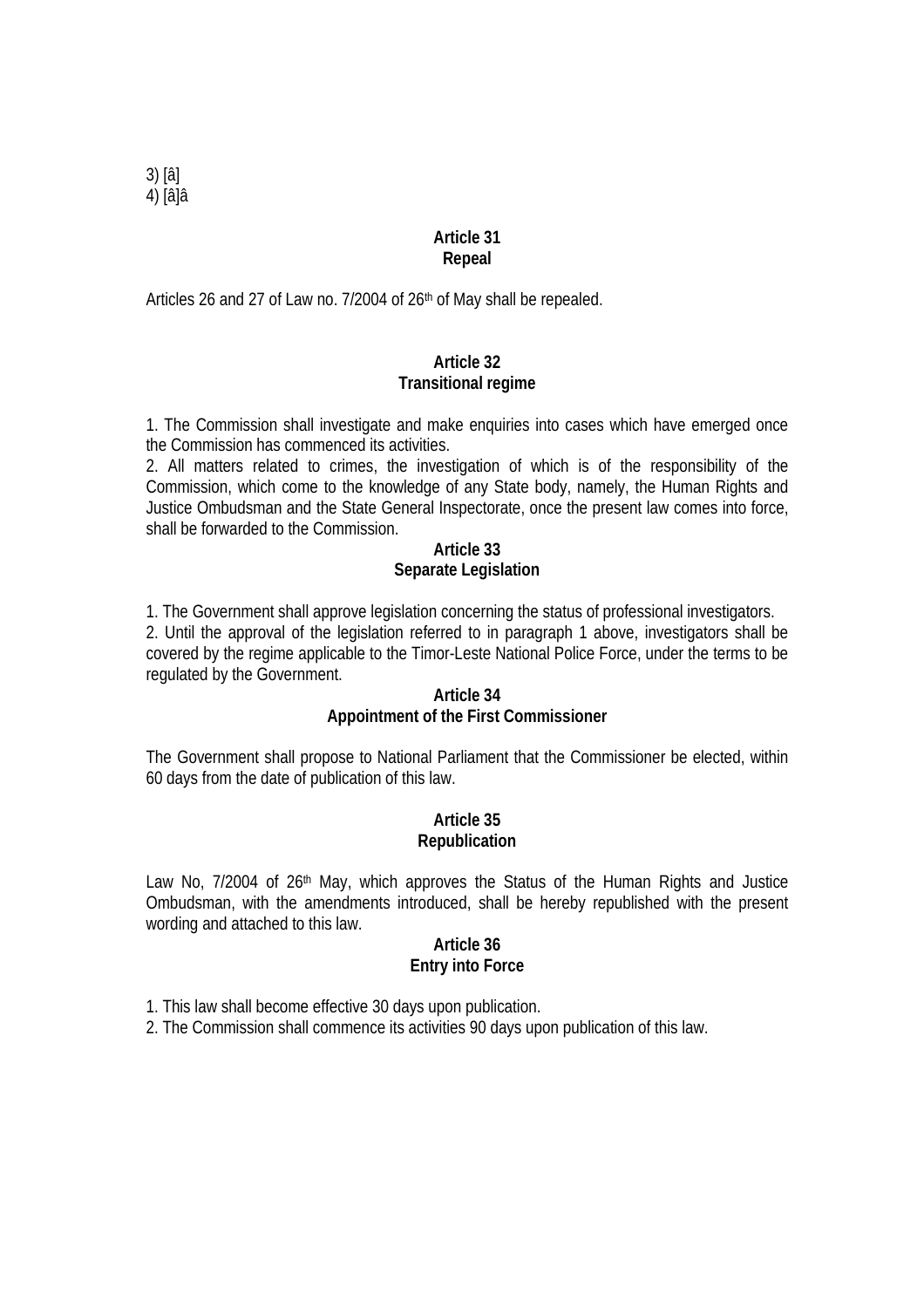**Approved on 29th June 2009** 

**The Speaker of the National Parliament** 

**Fernando La Sama de Araújo** 

**Promulgated on 7th July 2009** 

**To be published.** 

**The President of the Republic** 

**Dr José Ramos Horta** 

## **ATTACHMENT**

#### **Law No. 7/2004 of 26 May**

#### **Approves the Statutes of the Office of the Human Rights and Justice Ombudsman**

Taking into account the terms set out in article 27 of the Constitution, which provides for the Human Rights and Justice Ombudsman, as an independent body in charge of examining and seeking to satisfy citizens complaints against public bodies, and also certifying the conformity of the acts with the law. The Human Rights and Justice Ombudsman is also responsible for preventing injustices and initiating the entire process to remedy injustices with the powers to undertake, without power of decision, a review of specific cases and forward recommendations to the competent bodies;

Taking into account Article 150 of the Constitution, which provides for the Human Rights and Justice Ombudsman to request a declaration of unconstitutionality of legislative measures;

Further taking into account Article 151 of the Constitution, which provides for the Human Rights and Justice Ombudsman to request the Supreme Court of Justice to review the unconstitutionality by omission of any legislative measures as deemed necessary to enable implementation of the Constitution;

Emphasizing the need to promote and protect human rights and freedoms and guarantees, and also the need to establish an effective rule of law in Timor-Leste;

Desiring to create and maintain an efficient public administration that is free from corruption and nepotism, and also to increase the community sense of confidence in a just administration;

Further desiring to implement and promote a culture of efficiency, transparency, integrity and accountability in Timor-Leste public authorities and agencies;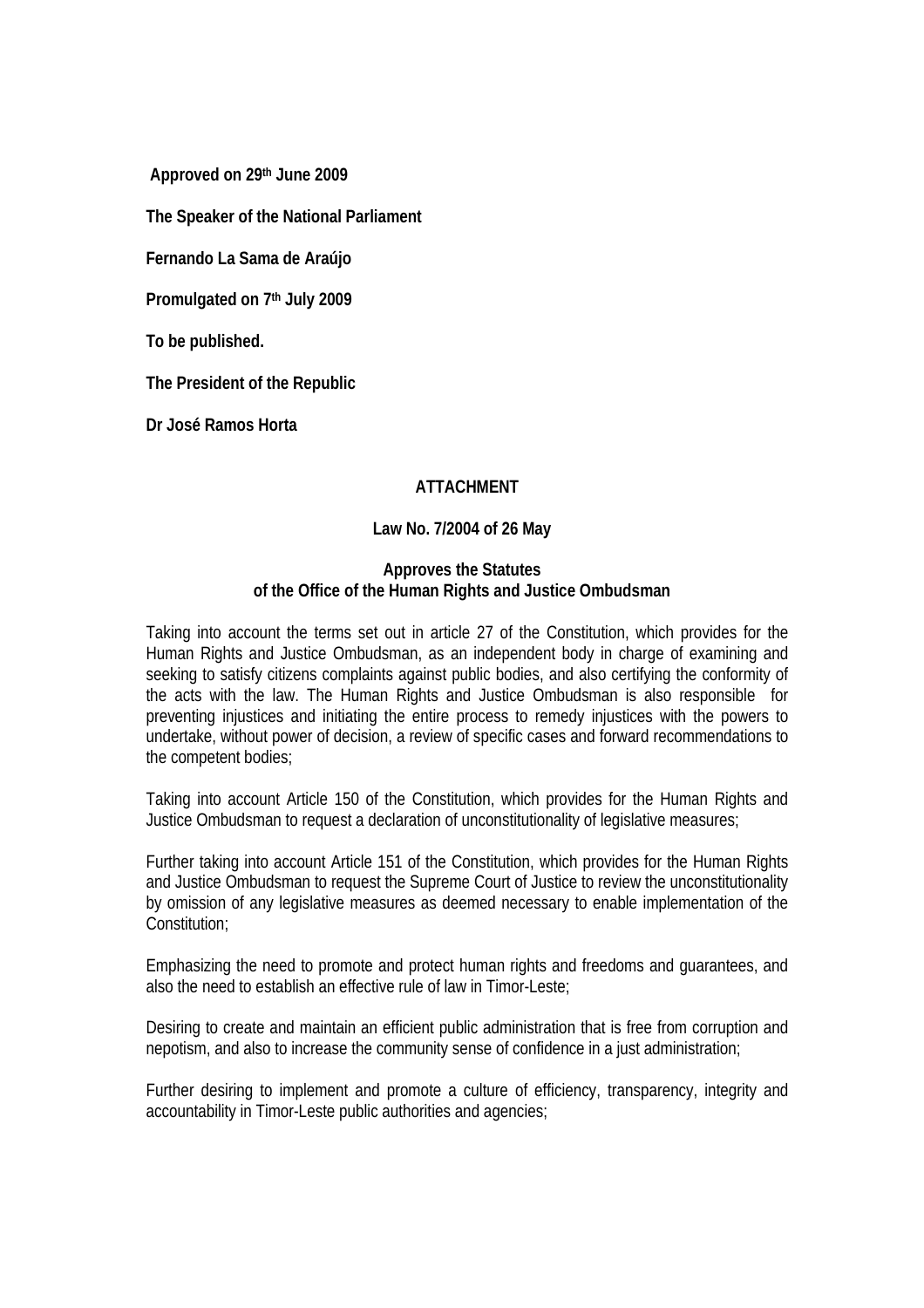Recalling Timor-Leste obligation to defend citizens from any abuse of power by public authorities;

Further recalling Timor-Leste obligation to observe and comply with customary international law and the highest standards of internationally recognized human rights and good governance, as set out in international Human Rights instruments ratified by the Democratic Republic of Timor-Leste;

Recalling the United Nations Principles relating to the Status and Functions of National Institutions for the Promotion and Protection of Human Rights, also referred to as the Paris Principles, which provide for a broad mandate granted to independent national institutions;

For the purpose of establishing the Office of the Human Rights and Justice Ombudsman;

Pursuant to the provisions of articles 27, 92, 150 and 151 of the Constitution of Timor-Leste, the National Parliament enacts the following text that shall have the force of law:

# **CHAPTER I PRELIMINARY PROVISIONS**

# **Part 1 DEFINITIONS**

# **Article 1:**

## **Terms and expressions**

For the purposes of the present legislation, the following words and expressions shall have the following meaning unless the context otherwise requires:

(a) Class action means an action whereby an individual lodges a complaint for the purpose of defending his or her own rights, collective interests, the Constitution, laws or public interests;

(b) Act means an action, decision, proposal or recommendation made by the entities or agencies referred to in Articles 3.1 and 3.2. It does not include an act done in the discharge of a judicial or legislative function as specified in Article 4;

(c) Good governance means the transparent exercise of government powers for the establishment of an impartial fair, efficient and responsible public administration, with respect for the principles of legality and of a democratic State based on the rule-of-law;

(d) Conciliation means a process whereby the parties to a dispute, with the assistance of a neutral third person called a conciliator, identify the issues in dispute, develop options, consider alternatives and endeavour to reach an agreement. The conciliator plays an advisory role, giving expert advice on the determination of the issue in dispute and the likely settlement terms and actively encouraging the participants to reach an agreement;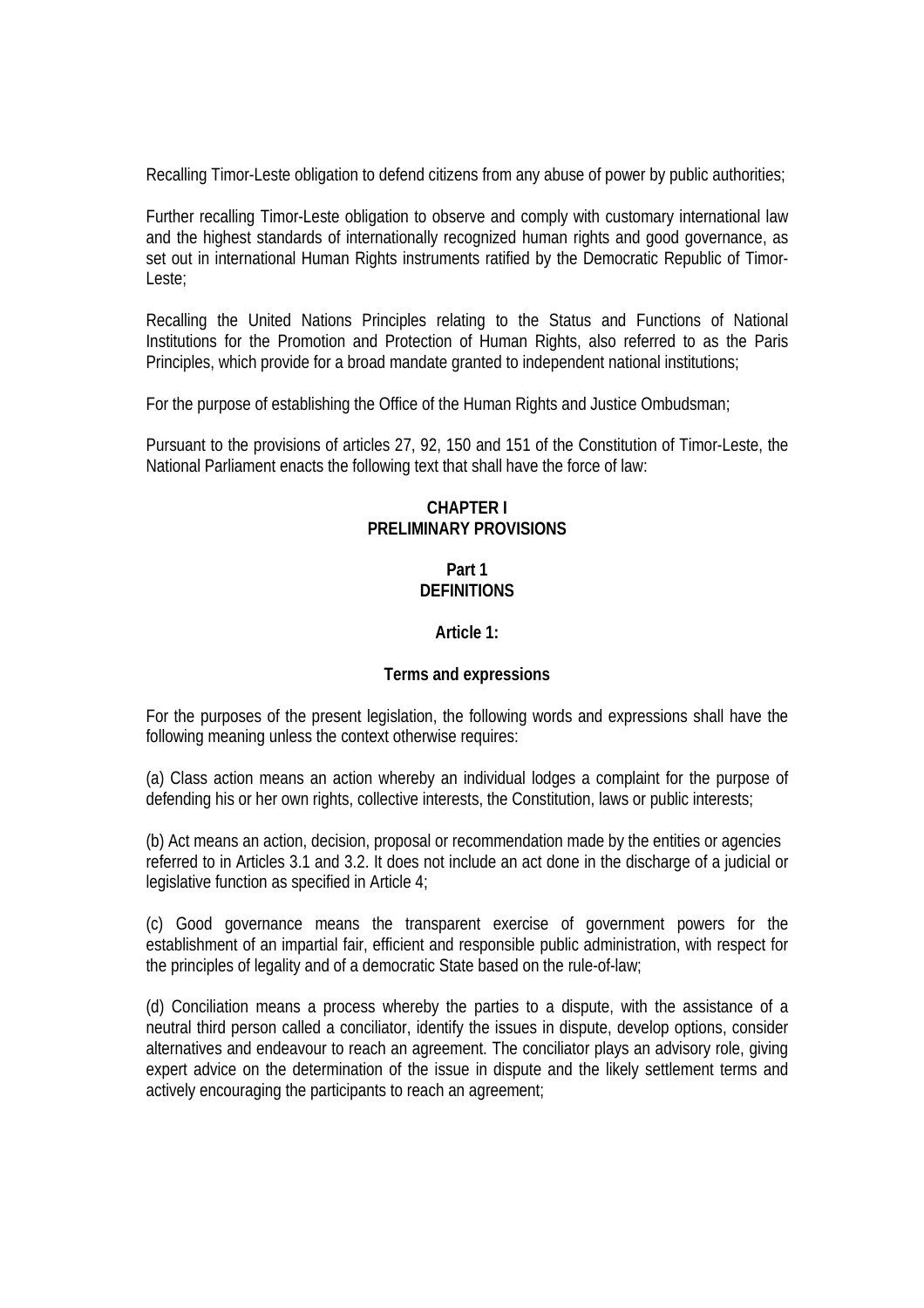(e) Collusion means a secret agreement or cooperation, wilful and conscious, made for an illegal purpose;

(f) Eliminated;

(g) Fundamental human rights and freedoms means the rights, freedoms and guarantees referred to in Part II of the Constitution and the rights embodied in the United Nations instruments on Human Rights, all interpreted in accordance with the Universal Declaration of Human Rights;

(h) Maladministration means acts and omissions outside the powers conferred, made on the basis of irrelevant considerations, mistake of facts and law or lack of due process, and which disrupt or undermine the effective and proper functioning of the public administration;

(i) Mediation means a process whereby a neutral third person called a mediator acts to facilitate the resolution of a dispute between two or more parties. This informal and non-adversarial process may be undertaken voluntarily, under a Court order, or subject to an existing contractual agreement, and is for the purpose of helping the disputing parties reach a mutually acceptable and voluntary agreement. The mediator has no formal advisory or determinative role in regard to the content of the dispute or the outcome of its resolution but may advise on or determine the issue in dispute and assist in exploring settlement alternatives. The decision-making authority rests with the parties.

(j) Eliminated;

(l)Omission means a refusal or a failure to act where such duty lawfully exists;

(m) International Organisation means an institution formed by way of a formal agreement among States and comprised of standing bodies that act with autonomy in relation to the Member States for the pursuit of common interests; it includes United Nations agencies;

(n) â Public agencies or entities include:

(i) The departments of State and the governmental agencies, including the legislative and administrative branches of the State, the judicial branch only to the extent of its administrative actions, the National Police Force of Timor-Leste referred to as PNTL, and the Falintil-Defence Force of Timor-Leste referred to as F-FDTL;

(ii) the local government administration;

(iii) the governmental committees and agencies;

- (iv) state-owned companies;
- (v) companies where the Government owns over 50% of the capital;
- (vi) any other body as prescribed by law;

(o)Public service or function refers to a service or function that is normally under the responsibility or competence of the Government as set out in Article 115 of the Constitution, national laws and international instruments but which can be delegated or contracted to a private entity;

(p) Eliminated.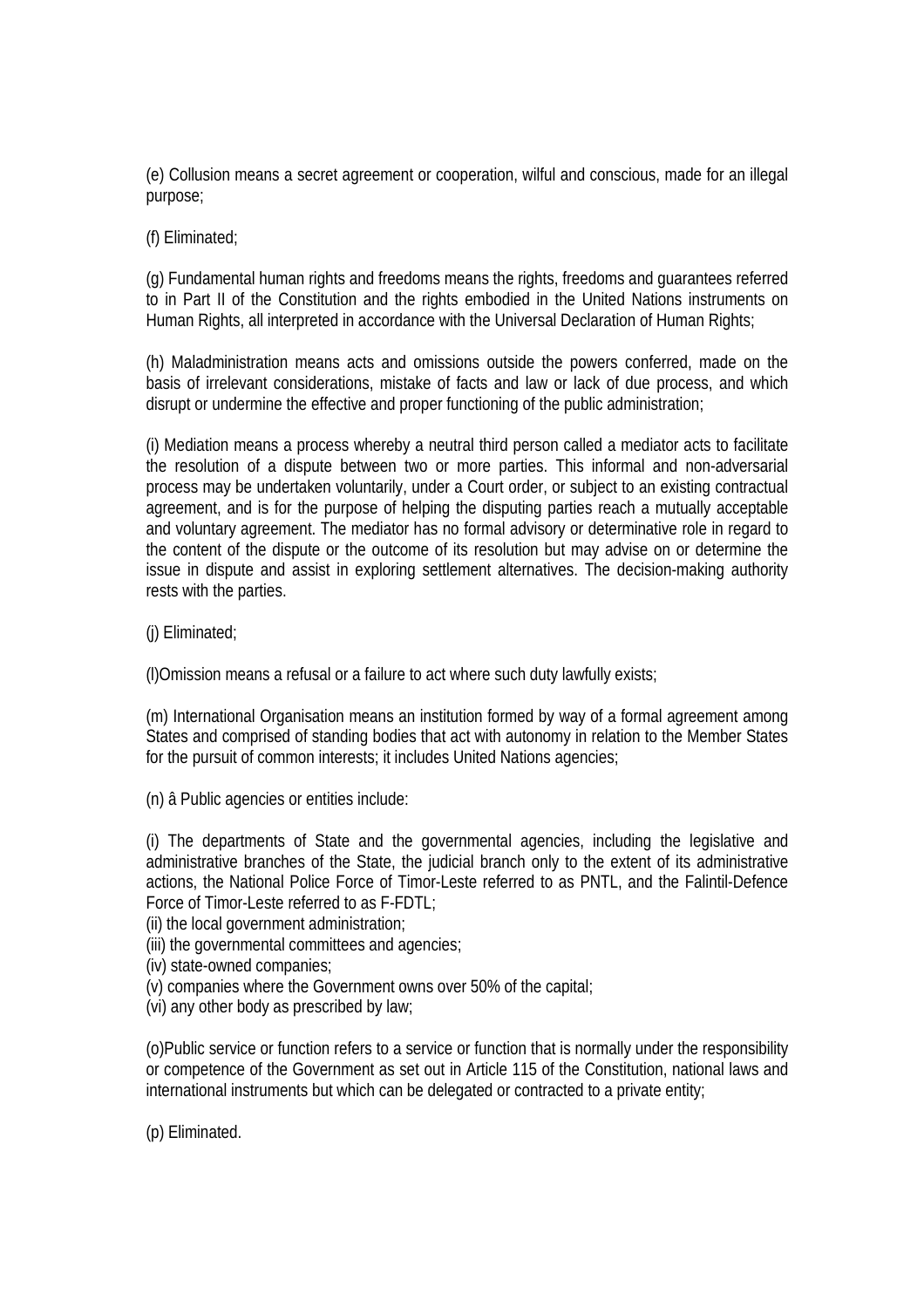## **SECTION II**

# **GENERAL PRINCIPLES**

#### **Article 2**

## **Right of Claim**

1. All legal and natural persons may lodge a complaint with the Office of the Human Rights and Justice Ombudsman.

2. Complaints may be lodged individually or collectively, including through class actions.

3. Disputes that are the object of a complaint, with the authorisation of the parties, through mediation or conciliation.

# **Article 3**

#### **Scope of Action**

1. The Human Rights and Justice Ombudsman shall exercise his or her functions within the scope of action of public authorities, notably the Government, the PNTL, the Prison Service, and the F-FDTL.

2. The action of the Human Rights and Justice Ombudsman may also focus on the activities of public or private authorities and agencies that, regardless of their origin, fulfil public functions and services or manage public funds or assets.

3. The Office of the Human Rights and Justice Ombudsman shall, subject to Article 37.3, investigate all complaints relating, but not limited to acts or omissions which:

(a) are contrary to the law or regulation;

(b) are unreasonable, unfair, oppressive or discriminatory;

(c) are inconsistent with the general course of a public authority or agencies functions;

(d) proceed from mistake of law or an arbitrary, erroneous or mistaken ascertainment of facts;

(e) are otherwise irregular and devoid of justification.

## **Article 4**

#### **Limits of action**

1. The activities of the National Parliament and the Courts performing their legislative and judicial functions shall not be subject to the investigative and supervising powers of the Human Rights and Justice Ombudsman save insofar as their administrative activities as well as the acts that they perform in supervising the administration are concerned.

2. The Human Rights and Justice Ombudsman may however review the constitutionality of legislative measures in accordance with Articles 150 and 151 of the Constitution.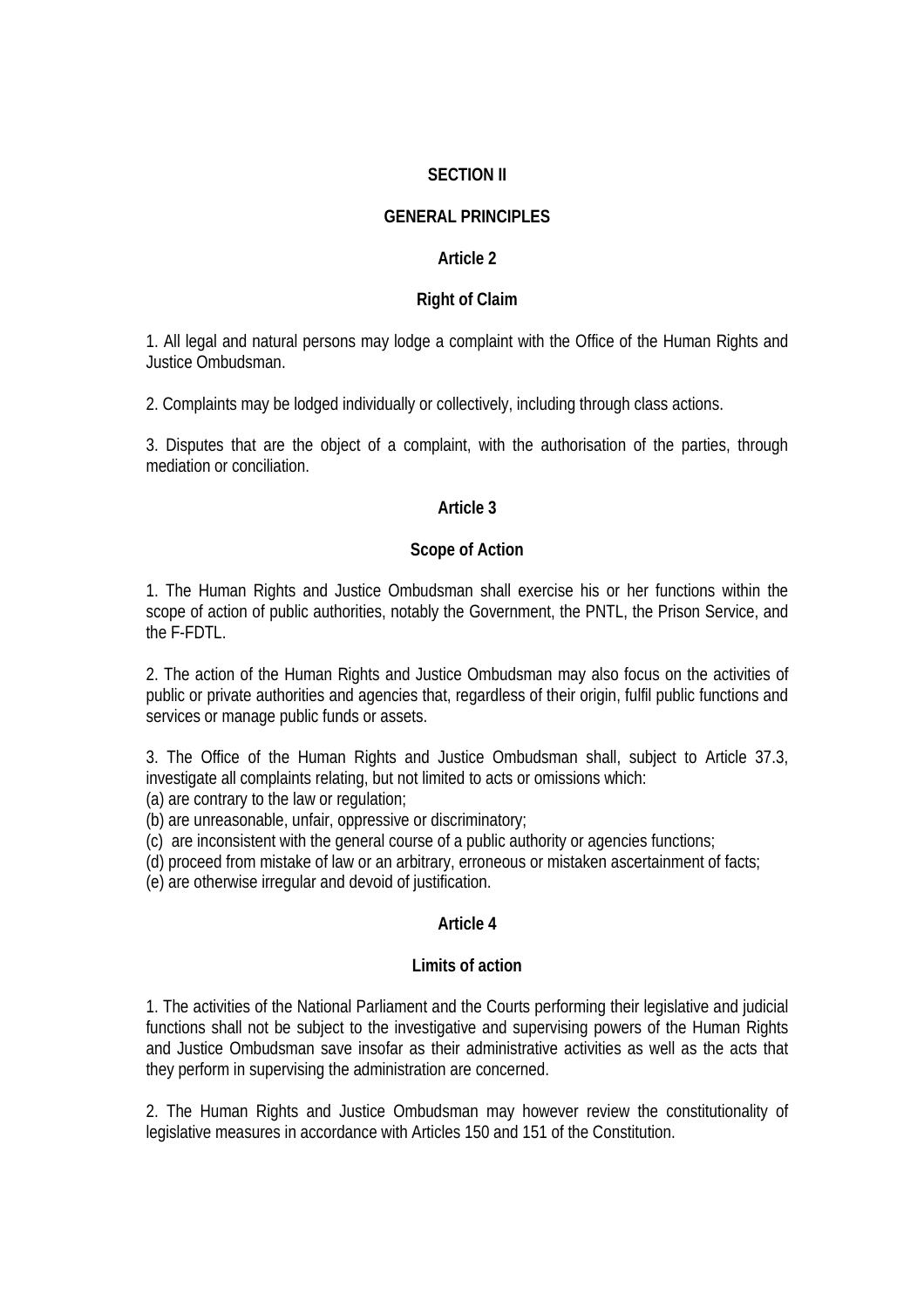# **CHAPTER II**

## **OFFICE OF THE HUMAN RIGHTS AND JUSTICE OMBUDSMAN**

#### **SECTION I**

#### **PRELIMINARY PROVISIONS**

#### **Article 5**

#### **Nature**

1. The Office shall operate as an independent statutory body and shall not be subject to the direction, control or influence of any person or authority.

2. The Office shall have the power to review complaints, conduct investigations and forward to the competent bodies the recommendations deemed appropriate to prevent or redress illegality or injustice.

3. The purpose of the Office of the Human Rights and Justice Ombudsman, hereinafter referred to as the Office, is to prevent maladministration and protect and promote human rights and fundamental freedoms of natural and legal persons throughout the national territory.

4. The Office shall provide the technical and administrative support for the discharge of the duties of the Human Rights and Justice Ombudsman and for the exercise of his or her functions with independence in relation to the Government and the other bodies of sovereignty, political parties and all other entities and authorities that might affect his or her work.

5. The Office shall have legal powers to enter into contracts, sue and be sued, acquire, hold and dispose of property, as deemed necessary for and incidental to the performance of its functions.

## **Article 6**

## **Rules of procedure**

1. The Office shall be governed by the present law and the rules of procedure necessary for the effective performance of its functions and for the exercise of its powers and duties.

2. The rules of procedure shall be fair and equitable.

#### **Article 7**

#### **Office location**

The Office shall have its main location in Dili and sub-offices may be established in other parts of Timor-Leste.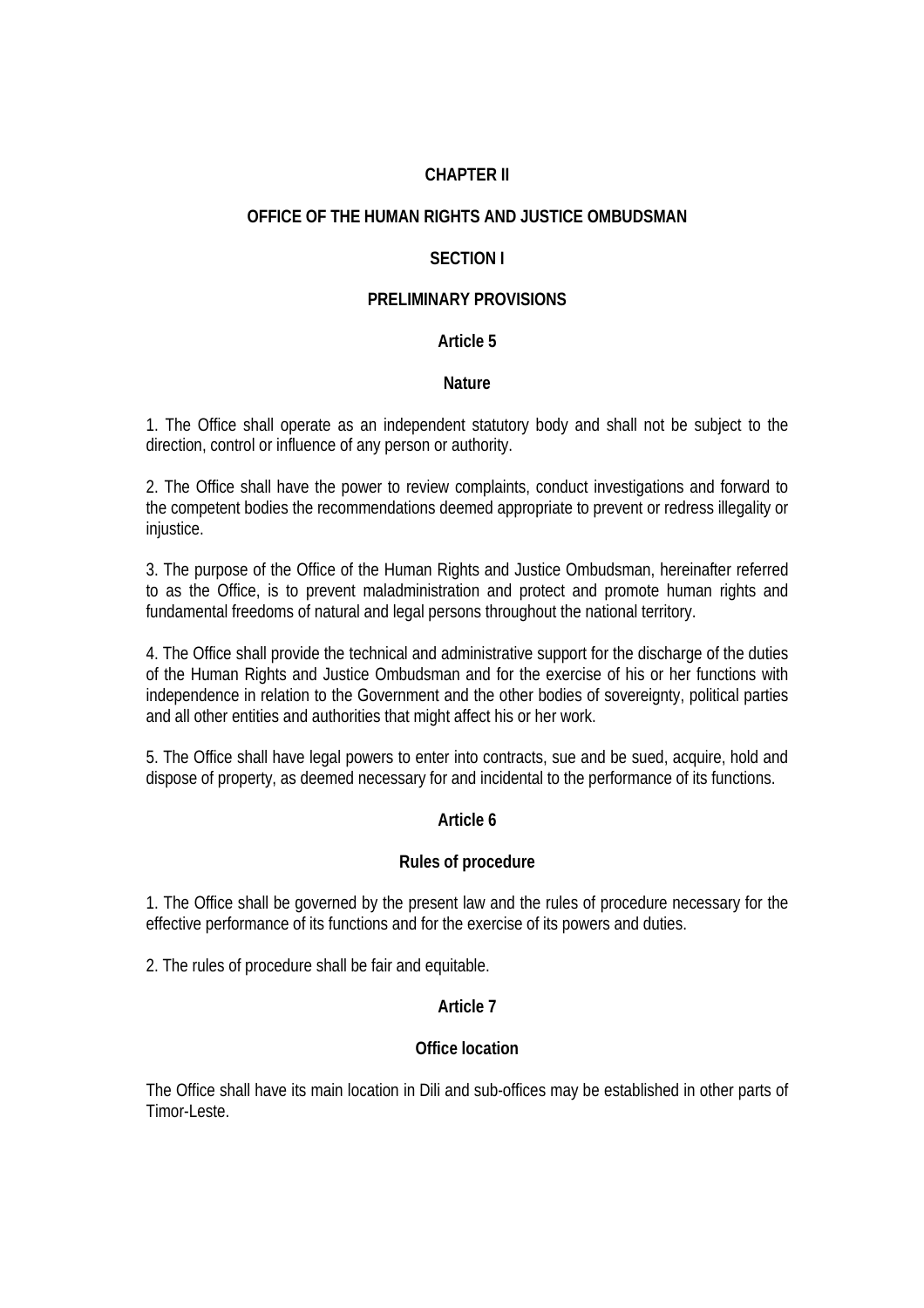# **Scope**

1 All legal and natural persons in Timor-Leste may benefit from the services provided by the Office.

2 The Human Rights and Justice Ombudsman shall ensure that the most vulnerable and disadvantaged persons such as detainees, women, children and minority groups, including persons in special needs such as culture, language and health, and those with disabilities are able to benefit from the services provided by the Office.

7.3. The services of the Office shall be rendered free of charge.

## **SECTION II**

# **STAFF**

#### **Article 9**

## **Composition**

The Office shall be composed of the Human Rights and Justice Ombudsman, Deputy Ombudsmen, a Chief of Staff, Officers and other staff members as deemed necessary to provide the Office with the necessary technical and administrative support.

## **Article 10**

## **Status of Personnel**

1. The Human Rights and Justice Ombudsman shall be empowered to perform any act relating to the appointment and to the professional situation of the staff of the Office in accordance with the Public Service Act, with the necessary adaptations, and other applicable laws, and to exercise disciplinary powers in relation to such staff.

2. The staff of the Office shall be appointed on the basis of their qualifications and taking into consideration the gender balance and ethnic and religious representativeness within the Office.

3. All positions in the Office shall be incompatible with a remunerated activity in a private company or body, or any employment as a public servant under the Public Service Act of Timor-Leste.

4. The employees of the Office shall always act in accordance with the law and shall give their duty and loyalty to the Human Rights and Justice Ombudsman.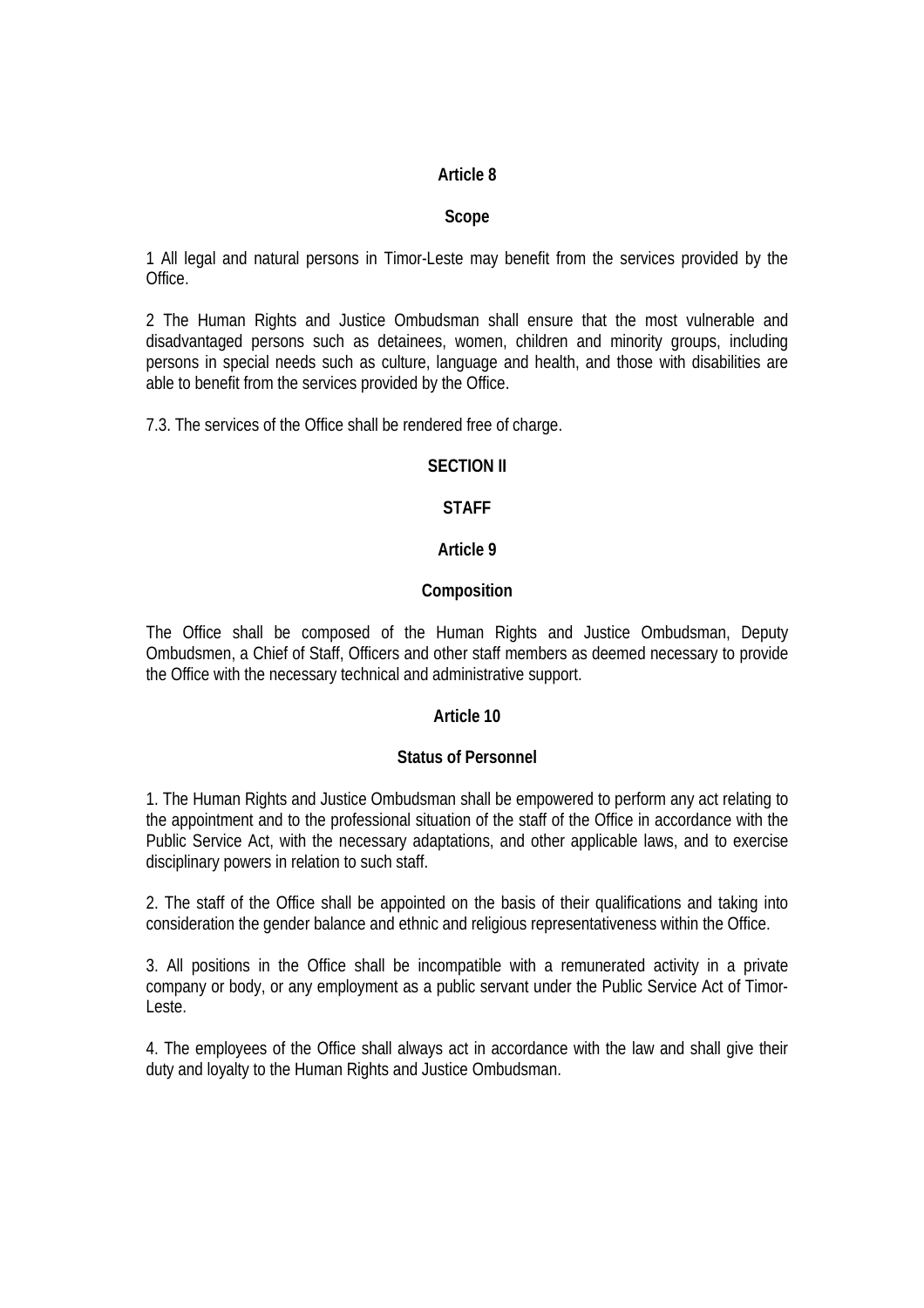5. The employees of the Office shall not receive instructions from any other entity, unless such entity has been delegated powers by the Human Rights and Justice Ombudsman for that purpose.

6. The Human Rights and Justice Ombudsman and the employees of the Office shall act on the duty of confidentiality, under the present law, in relation to all matters that come to their knowledge in the performance of their functions and duties.

7. The duty of confidentiality shall be owed after separation from Office.

# **SECTION III**

# **FUNDING**

# **Article 11**

## **Adequacy of funding**

1. The Office shall have an annual budget sufficient to ensure its operation, and adequate to maintain its independence, impartiality and efficiency. Such budget shall be appropriated in accordance with the law.

2. The budget for the Office shall be prepared, approved and managed in accordance with the law.

3. The funds of the Office shall consist of all budgetary appropriations for the Office and all other funds lawfully received by the Office.

4. The Office shall not receive funds from a source and in circumstances that could compromise its independence and integrity and any investigation.

5. The Office shall keep proper books of account and other records in relation to its functions or activities, and shall be accountable under the law.

6. The Offices statements of accounts shall also be submitted to the National Parliament, and may be audited by the High Administrative, Tax and Audit Court or shall, pending the creation of the latter, be subject to independent external auditing.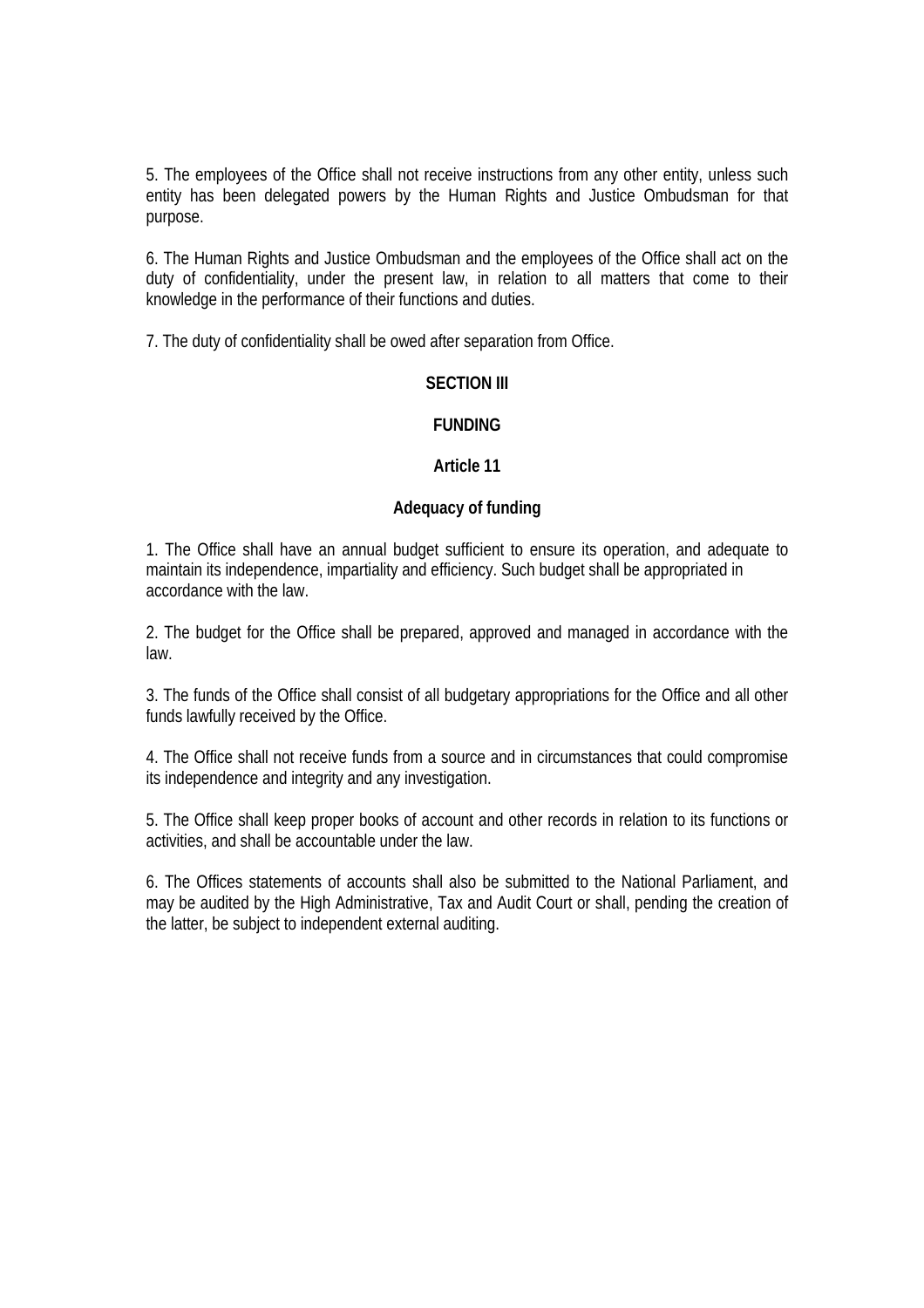# **CHAPTER III**

# **STATUTE**

# **SECTION I**

# **APPOINTMENT OF THE HUMAN RIGHTS AND JUSTICE OMBUDSMAN**

# **Article 12**

## **Procedure**

1. The National Parliament shall appoint the Human Rights and Justice Ombudsman through absolute majority votes of its members on active duty.

2. The appointment may only fall upon a citizen who fulfils the conditions set out in the following article.

3. The National Parliament shall publicly call for candidacies within one (1) month of promulgation of the present law, or within one (1) month of vacation of the position of Human Rights and Justice Ombudsman.

4. The National Parliament shall consider all the candidacies, in a plenary session, and shall alternately take a vote on each of the candidacies.

5. The National Parliament may call for candidacies before the deadline set out in paragraph 3 above but the appointment process shall be completed within the time limit stipulated under the present law.

## **Article 13**

## **Eligibility requirements**

A person shall not be qualified for appointment as Human Rights and Justice Ombudsman, unless he or she has:

(a) sufficient experience and qualifications in order to investigate and report on human rights violations and malpractice in the administration;

(b) proven integrity;

(c) a sound knowledge of the principles of human rights, good governance and public administration.

2. A person applying for the position of Human Rights and Justice Ombudsman shall also be recognized for his or her standing in the community, as well as his or her high level of independence and impartiality.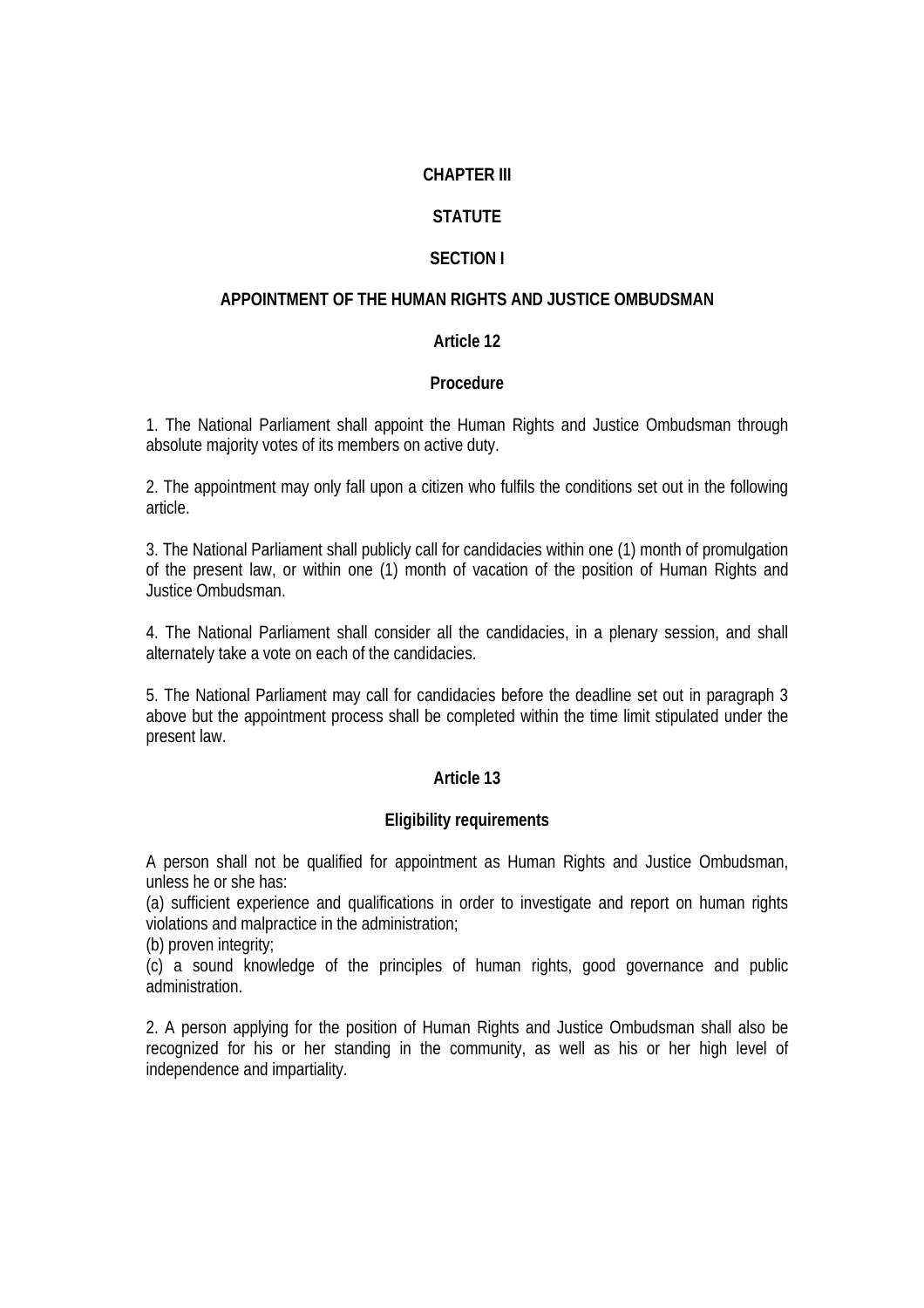#### **Declaration of income**

The Human Rights and Justice Ombudsman shall forward to the National Parliament a declaration enumerating all his or her assets and any other income earned before taking up functions. Such declaration shall be confidentially kept by the Speaker of the National Parliament.

## **Article 15**

## **Taking-up of functions**

1. The Human Rights and Justice Ombudsman shall take up functions before the Speaker of the National Parliament, and make the following oath or solemn declaration:

I swear (or solemnly declare) that in carrying out the functions entrusted to me as Human Rights and Justice Ombudsman, I will perform my duties independently and impartially. I will, at all times, act in accordance with the dignity and the integrity that the performance of my functions requires. In the performance of my functions, I will seek to defend and promote respect for human rights, good governance and peace. I will carry out my functions without discrimination on any ground such as colour, race, marital status, gender, sexual orientation, ethnic or national origin, language, social or economic status, political or ideological convictions, religion, education and physical or mental condition.

2. The Human Rights and Justice Ombudsman may delegate his or her powers in part.

## **Article 16**

## **Deputy Ombudsmen**

1. The Human Rights and Justice Ombudsman may appoint two (2) or more Deputies.

2. The Deputy Ombudsmen shall be appointed on the basis of transparent and objective criteria, giving consideration, notably, to their integrity, independence, impartiality and qualifications.

3. The Deputy Ombudsmen shall be appointed for a renewable four (4) years period.

4. The term of office of the Deputy Ombudsmen shall cease with the end of the term of office of the Human Rights and Justice Ombudsman, under Article 19.5.

5. The Deputy Ombudsmen shall take up functions before the Speaker of the National Parliament, and shall make the following oath or solemn declaration:

I swear (solemnly declare) that in carrying out the functions entrusted to me as Deputy Ombudsman, I will perform my duties independently and impartially. I will, at all times, act in accordance with the dignity and the integrity that the performance of my functions requires. In the performance of my functions, I will seek to defend and promote respect for human rights, good governance and peace. I will carry out my functions without discrimination on any ground such as colour, race, marital status, gender, sexual orientation, ethnic or national origin, language, social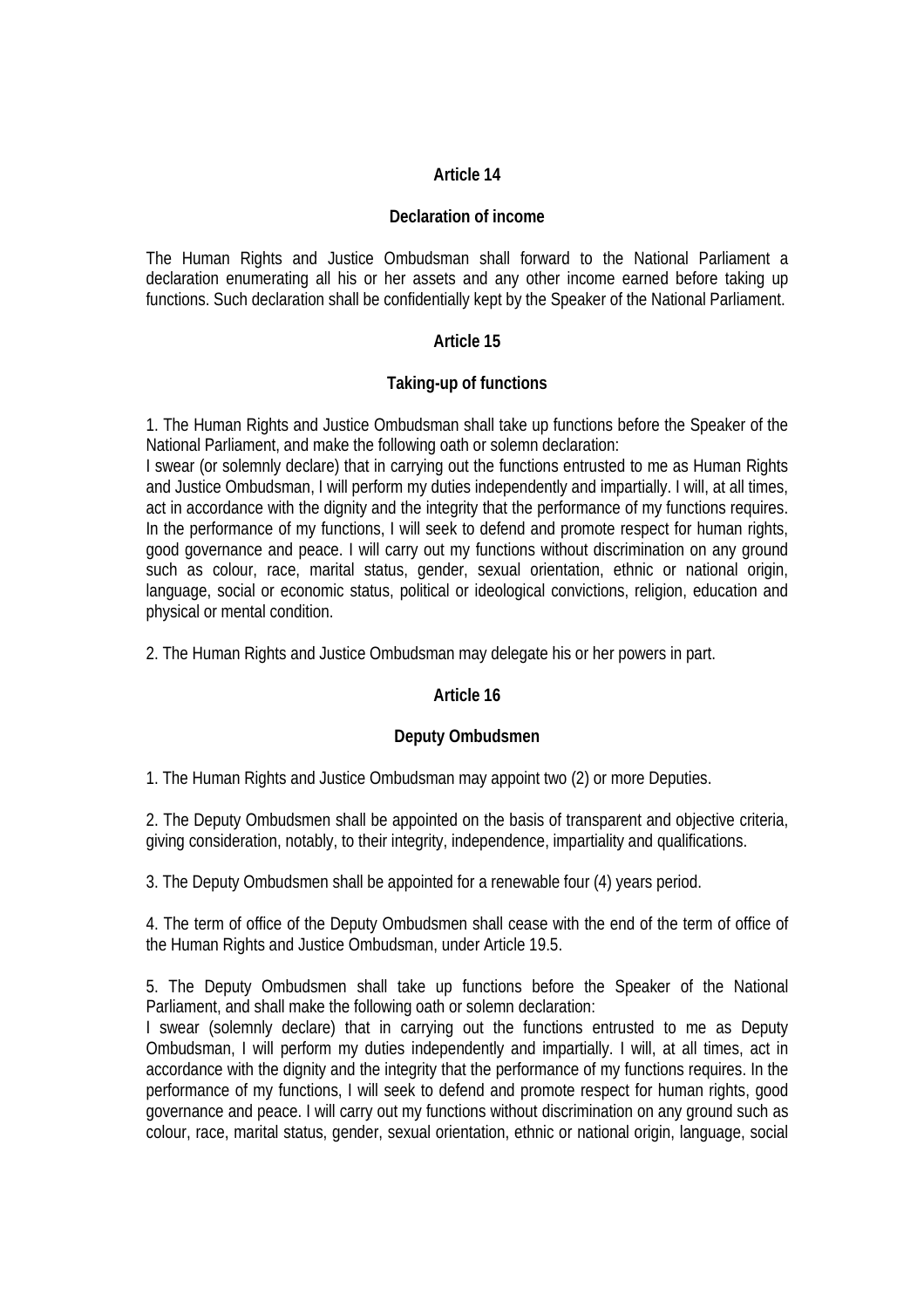or economic status, political or ideological convictions, religion, education and physical or mental condition.

6. The Deputy Ombudsmen shall be removed from office by the Ombudsman for Human Rights and Justice.

## **Article 17**

## **Incompatibilities attached to the function**

1. The position of Human Rights and Justice Ombudsman and Deputy Ombudsman shall be fulltime positions and incompatible with:

(a) the holding of a representative office or the exercise of functions in any other constitutional body;

(b) political activities such as an office in a political party or in a public office;

(c) any remunerated activity or position in any other body;

(d) the management or control of a body corporate, or any other body carrying on business for profit;

(e) the exercise of leadership or employment in a trade union, association, foundation or religious organisation;

(f) the performance of the duties of a Judge, Prosecutor-General, Defender or Prosecutor;

(g) the exercise of functions in any entity under the scope of action of the Ombudsman for Human Rights and Justice.

2. The Human Rights and Justice Ombudsman must cease any of the above activities within fifteen (15) days before taking up functions.

## **Article 18**

## **Privileges and Immunities attached to the function**

1. The Human Rights and Justice Ombudsman and the Deputy Ombudsmen shall enjoy such rights, honours, precedence, rank, remuneration and privileges as the Prosecutor-General and the Deputy Prosecutor-General, respectively.

2. Neither the Human Rights and Justice Ombudsman nor the Deputy Ombudsmen shall be civilly or criminally liable for any act done or omitted, observation made or opinion issued, in good faith in the exercise of their functions.

3. The Human Rights and Justice Ombudsman and the Deputy Ombudsmen shall be answerable before the National Parliament for offences committed in the exercise of their functions and for clear and serious violation of their obligations arising from the present law.

4. The National Parliament shall decide on the lifting of the immunities of the Ombudsman for Human Rights and Justice or of the Deputy Ombudsmen in case of an offence committed in the exercise of their functions.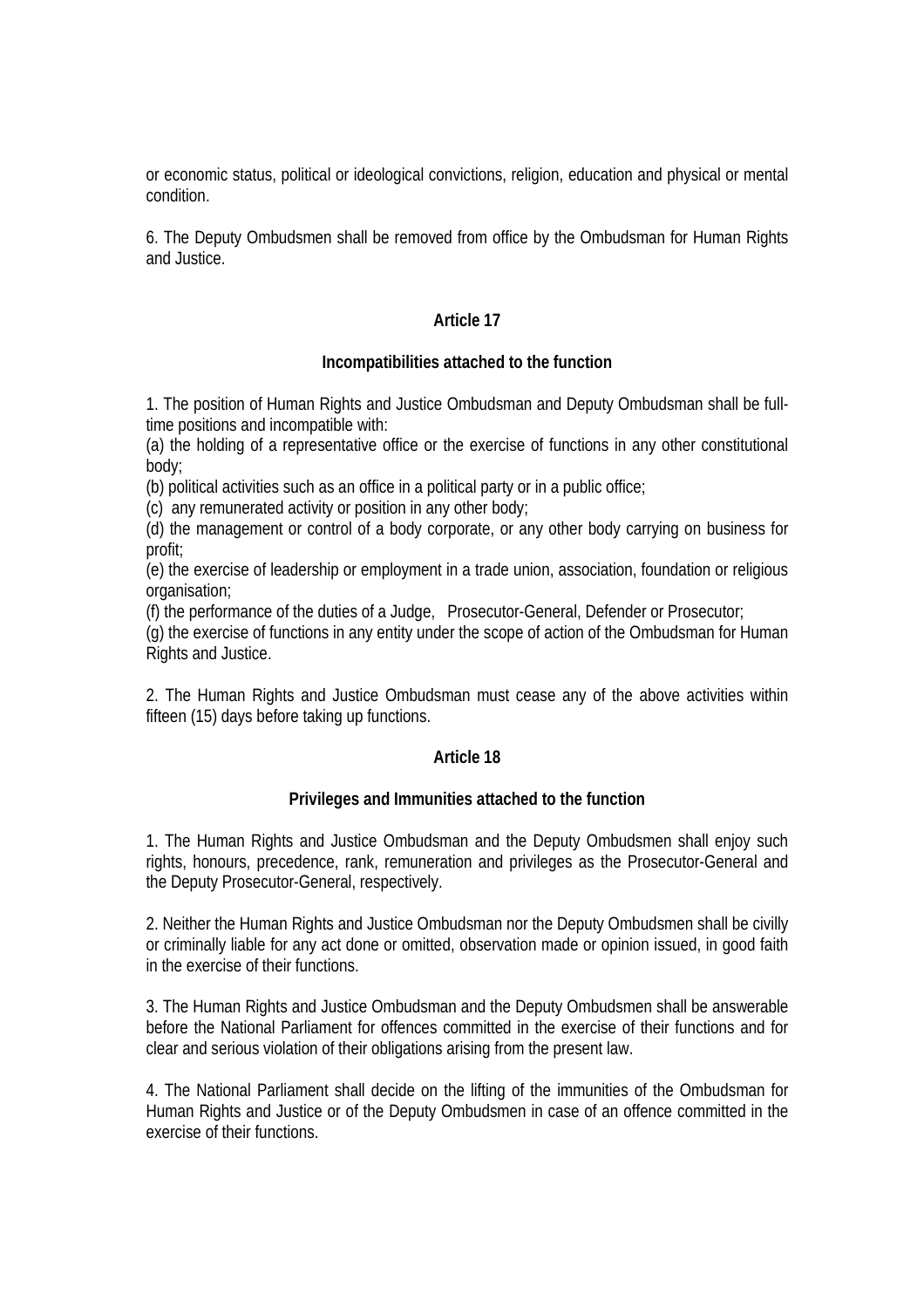5. The National Parliament shall remit to the Prosecutor-General any criminal offence committed by the Human Rights and Justice Ombudsman or by the Deputy Ombudsmen outside the exercise of their functions.

6. All correspondence addressed or material and information furnished to, obtained or collected by the Human Rights and Justice Ombudsman or his or her staff shall be immune from any kind of censorship or other interference.

7. The premises of the Office shall be inviolable. The archives, files, documents, communications, property, funds and assets of the Office or in possession of the Human Rights and Justice Ombudsman, wherever located and by whoever held, shall be inviolable and immune from search, seizure, requisition, confiscation or any other form of interference.

#### **SECTION II**

## **TENURE OF OFFICE**

# **Article 19**

#### **Term of office**

1. The Human Rights and Justice Ombudsman shall be elected for a period of four (4) years and may seek re-election only once, for an equal period of time.

2. The Human Rights and Justice Ombudsman shall inform in writing the Speaker of the National Parliament, no less than three (3) months before the expiration of his or her term of office, of his or her decision to apply for a second mandate.

3. A vote, under the terms of Article 12.3, shall be called for within thirty (30) days of the expiration of the term of office of the Human Rights and Justice Ombudsman.

4. Once appointed, the Human Rights and Justice Ombudsman shall remain in office until expiration of his or her mandate except in the cases provided for in the following article.

5. The mandate of the Human Rights and Justice Ombudsman is deemed to have expired in the following cases:

(a) expiration of the term of his or her mandate;

(b) death;

(c) resignation;

(d) mental or physical incapacity to carry out his or her duties, attested by a medical panel;

(e) final conviction for a criminal offence that carries a prison sentence exceeding one (1) year;

(f) final conviction for a criminal offence punished by actual imprisonment;

(g) removal from office under the terms of Article 21.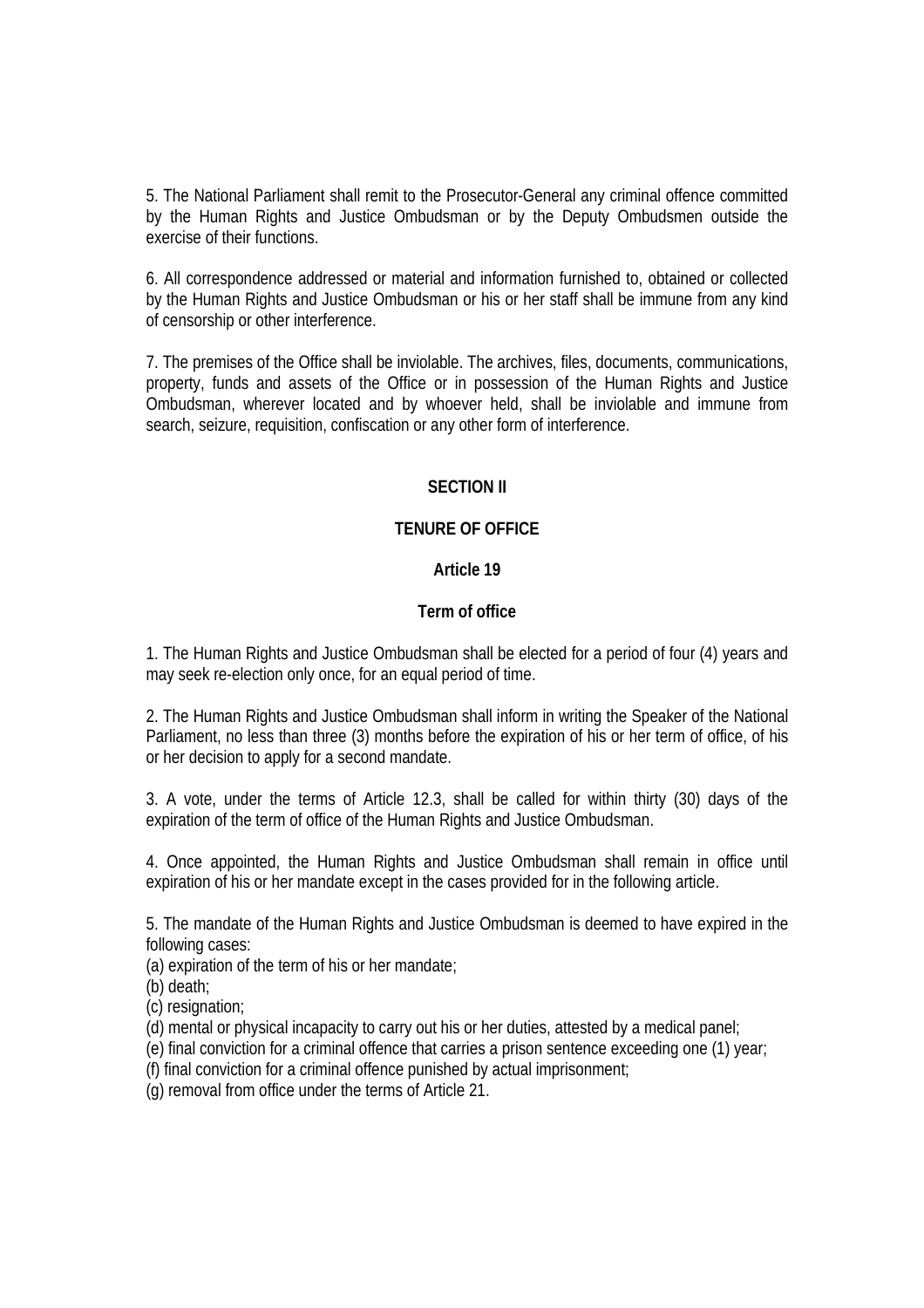6. For the purposes of the preceding sub-article, the medical panel shall be composed of three practitioners from a public hospital, who may be assisted by specialists practising medicine outside the public sector.

#### **Article 20**

#### **Vacation of office**

1. In the event of vacation of office for any reason other than expiration of the term of office or in the event the Human Rights and Justice Ombudsman is suspended from office under the terms of Article 22, the National Parliament shall, as soon as possible and for such time as it may decide, appoint a Deputy Ombudsman as interim Human Rights and Justice Ombudsman.

2. In any event, the National Parliament shall appoint a new Ombudsman for Human Rights and Justice within two (2) months of such vacation.

#### **Article 21**

#### **Removal from Office**

1. The Human Rights and Justice Ombudsman can be removed from office by a two-third (2/3) majority in the National Parliament, on the grounds of:

(a) acceptance and performance by the Human Rights and Justice Ombudsman of an office, function or activity that is incompatible with his or her mandate, as set out under Article 17 above; (b) permanent physical or mental incapacity preventing him or her from performing his or her functions, attested by a medical panel under the terms of Article 19.6

(c) incompetence;

(d) Definite conviction for a criminal offence that carries a prison sentence of less than one year;

(e) acts or omissions in contradiction with the terms of his or her oath.

2. Any motion for the removal from office of the Human Rights and Justice Ombudsman must have the support of one-fifth (1/5) of the Members of Parliament;

3. The National Parliament shall set up an ad hoc enquiry committee to review and investigate the matter that is the object of the motion for removal.

4. The findings of the ad hoc enquiry committee provided for in the preceding paragraph shall, as soon as possible, be reported to the Human Rights and Justice Ombudsman, who has the right of appeal to the Plenary. Such appeal shall be dealt with in a plenary session specifically scheduled to take a vote on the removal.

5. The findings of the ad hoc enquiry committee shall not be voted on until the appeal lodged has been reviewed and the Human Rights and Justice Ombudsman heard.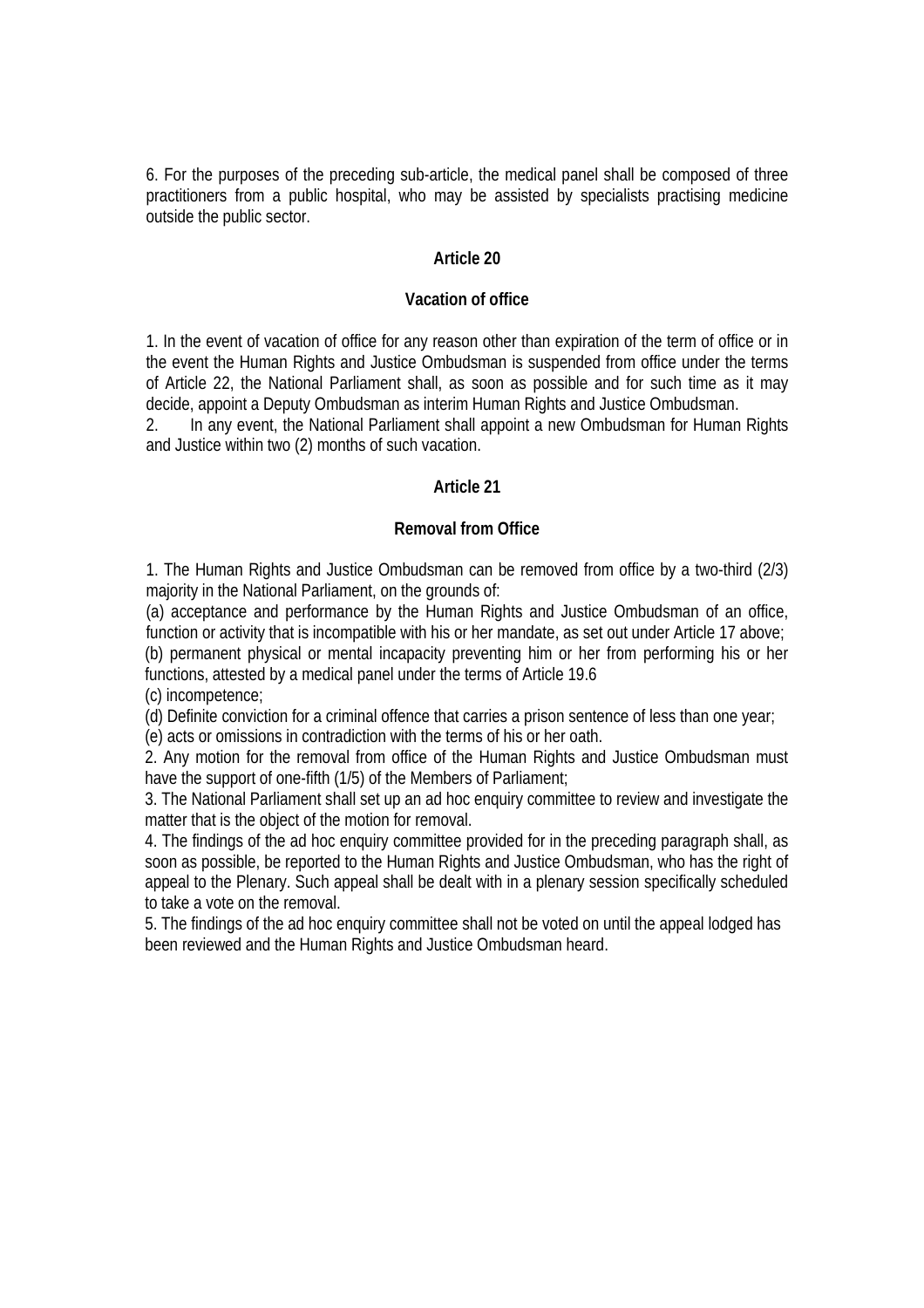#### **Suspension from office**

Where the Human Rights and Justice Ombudsman is indicted for an offence that carries a penalty exceeding one (1) years imprisonment, the National Parliament shall decide through a two third (2/3) majority of its Members whether or not to suspend him or her from office.

#### **CHAPTER IV COMPETENCIES, POWERS AND DUTIES**

#### **SECTION I COMPETENCIES**

#### **Article 23**

## **Investigation**

The Human Rights and Justice Ombudsman shall be empowered to investigate violations of fundamental human rights, freedoms and guarantees, maladministration, illegality, manifest injustice and lack of due process.

#### **Article 24**

#### **Monitoring and Advice**

The Ombudsman for Human Rights and Justice shall, within the scope of his or her monitoring powers, be empowered to:

(a) oversee the functioning of public authorities, notably the Government, its agencies and private entities fulfilling public functions and services and may conduct enquiries into systematic or widespread violations of human rights or maladministration;

(b) submit to the Government, the National Parliament or any other competent body, on an advisory basis, opinions, recommendations, proposals and reports on any matters concerning the promotion and protection of human rights and good governance;

(c) request the Supreme Court to declare the unconstitutionality of legislative measures, including unconstitutionality through omission in accordance with Sections 150 and 151 of the Constitution of Timor-Leste;

(d) monitor and review regulations, administrative instructions, policies and practices in force or any draft legislation for consistency with customary international law and ratified human rights treaties;

(e) recommend the adoption of new legislation, and propose the amendment of legislation in force and the adoption or amendment of administrative measures.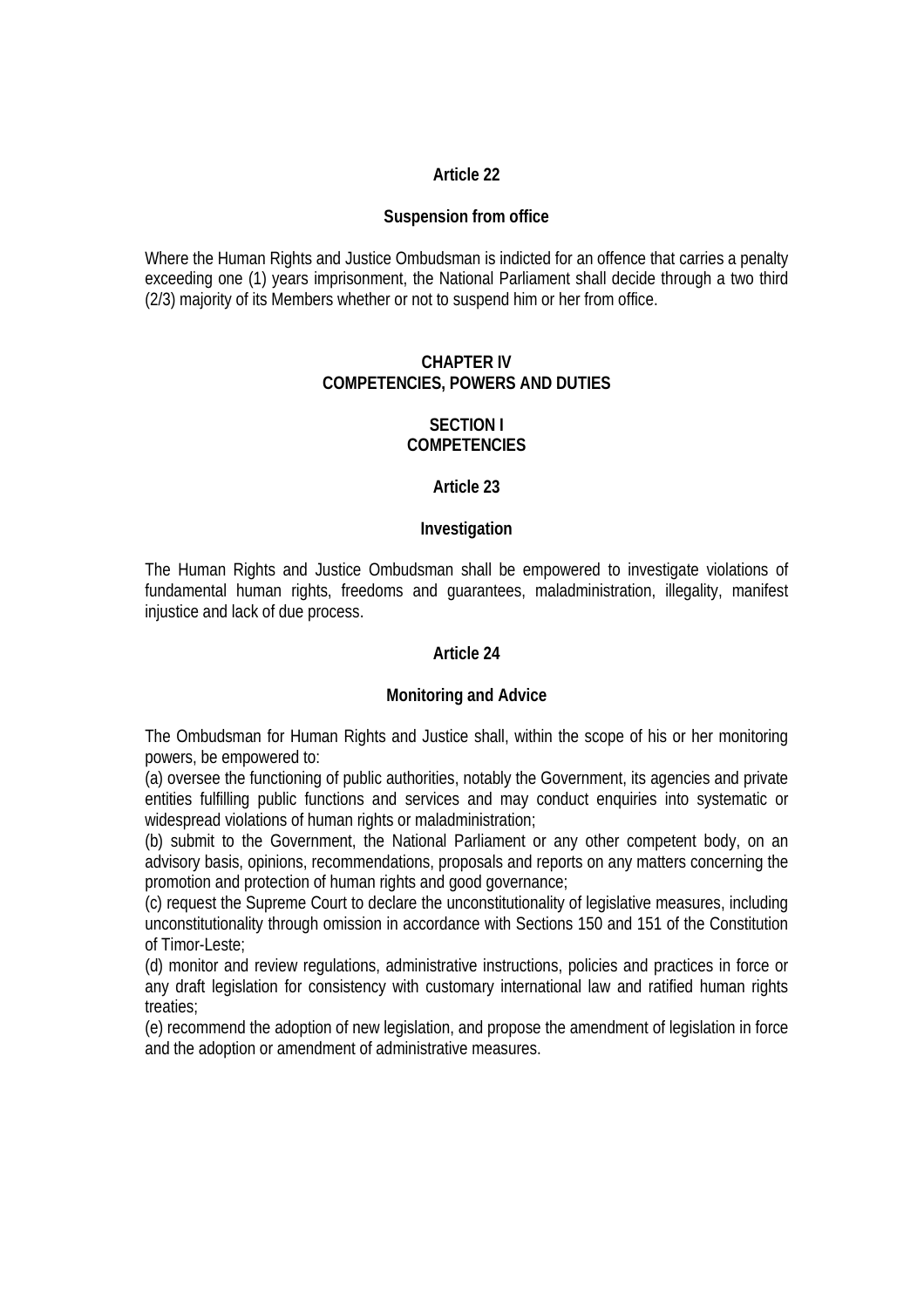#### **Promotion of human rights and good governance**

1. The Ombudsman for Human Rights and Justice shall, within the scope of his or her action to promote human rights and good governance, be empowered to:

(a) promote a culture of respect for human rights, good governance and fight against corruption, notably by making public statements, conducting information campaigns or by other appropriate means to inform the general public and public administration, and disseminate information regarding human rights, good governance and fight against corruption;

(b) make recommendations on the ratification of, or accession to, international human rights instruments, monitor the implementation of those instruments, and recommend that reservations to those instruments be either withdrawn or raised.

2. The Human Rights and Justice Ombudsman may also:

(a) advise the Government on its reporting obligations within the framework of international human rights instruments;

(b) contribute to the reports that Timor-Leste is required to submit to United Nations bodies and committees, and to regional institutions;

(c) express an independent opinion on the Governments reports.

3. The Human Rights and Justice Ombudsman may seek leave of the Court to intervene in legal proceedings in cases that involve matters under his or her competence, notably through the expression of opinions.

#### **Article 26**

## **Fight against corruption**

[Revoked]

#### **Article 27**

#### **Fight against influence peddling**

[Revoked]

.

#### **SECTION II POWERS**

#### **Article 28**

#### **Scope**

For the purpose of performing his or her functions under Articles 23 to 25, the Human Rights and Justice Ombudsman shall have the following powers:

(a) to receive complaints;

(b) to investigate and inquire into matters under his or her competence;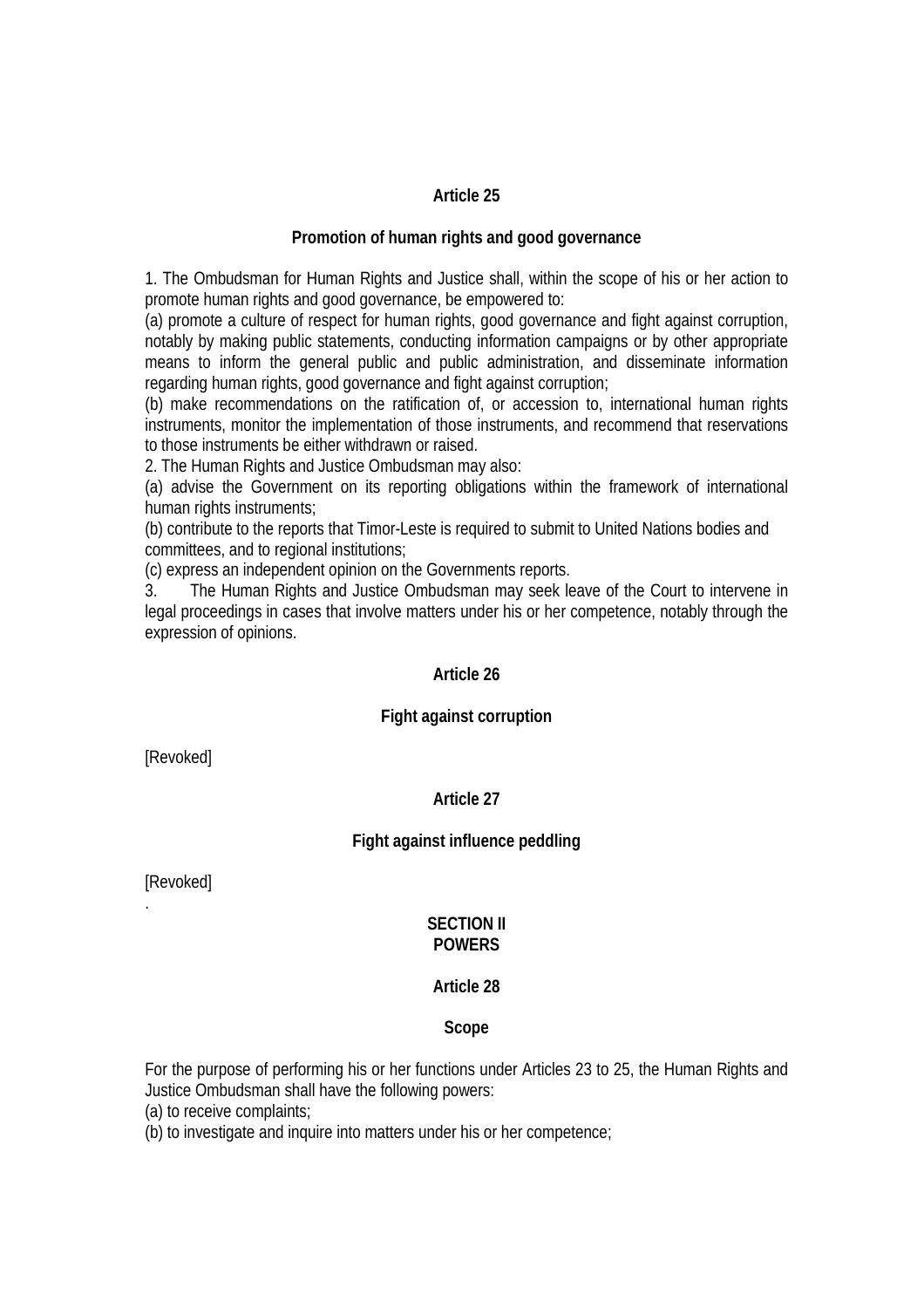(c) to decide not to take any further action on, or dismiss, complaints brought before him or her, pursuant to Article 37.3 below;

(d) to order a person to appear before him or her or at another place deemed more appropriate where it appears that person may have information relevant to an investigation initiated or to be initiated;

(e) to have access to any facilities, premises, documents, equipment, goods or information for inspection and interrogate any person to whom the complaint relates somehow;

(f) to visit any place of detention, treatment or care in order to inspect the conditions therein and conduct a confidential interview of the persons in detention;

(g) to refer a complaint to a competent jurisdiction or another recourse mechanism;

(h) to seek leave of the National Parliament to appear before a court, arbitration tribunal or an administrative enquiry committee;

(i) to act as a mediator or conciliator between the complainant and the agency or entity which is the subject of a complaint, where the parties agree to submit to such a process;

(j) to make recommendations for redress in complaints brought before him or her, notably by proposing remedies and reparations;

(l) to provide advice including opinions, proposals and recommendations for the purpose of improving respect for human rights and good governance by the entities within his or her jurisdiction;

(m) to report to the National Parliament in relation to the findings of an investigation or in relation to his or her recommendations.

#### **Article 29**

#### **Limits of powers**

The Human Rights and Justice Ombudsman shall not be empowered:

(a) to make decisions which dispose of fundamental human rights or freedoms;

(b) to set aside, revoke or modify the decisions of the agencies or entities affected, or make compensation orders;

(c) to investigate the exercise of judicial functions or challenge a decision issued by a Court; or

(d) to investigate the exercise of legislative functions, except through the means of monitoring constitutionality under the Sections 150 and 151 of the Constitution of Timor-Leste;

(e) to investigate a matter that is already subject of an action before a Court, and has not yet been determined.

#### **SECTION III DUTIES**

#### **Article 30**

#### **Duty to keep the public informed**

The Human Rights and Justice Ombudsman shall keep the public informed of the activity and mandate of its Office, and be accessible to any person who wishes to bring information, lodge a complaint or seek clarification on a matter.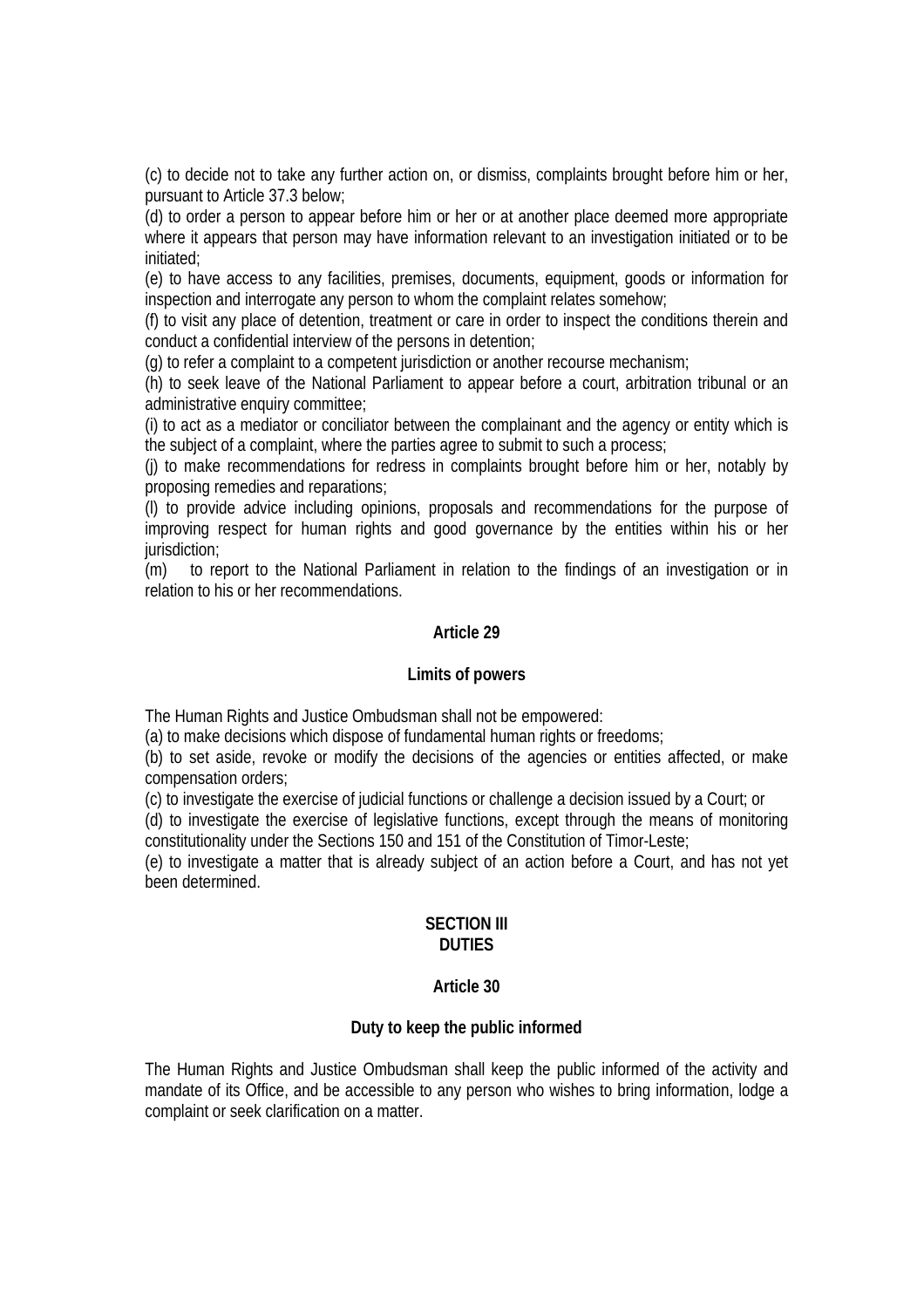#### **Duty to maintain confidentiality**

1. Records and information collected by the Office shall be confidential throughout the investigation;

2. Records and information shall be kept confidential after the completion of the investigation where required to protect the privacy of persons, minors in particular, or in other cases where the Human Rights and Justice Ombudsman considers the protection of privacy is necessary.

3. The Human Rights and Justice Ombudsman and the employees of the Office shall preserve and aid in preserving the confidentiality of matters that come to their knowledge in the performance of their functions and duties as established by the present law.

4. The duty to maintain confidentiality shall apply after separation from Office but does not prevent the Human Rights and Justice Ombudsman from exercising duties under Article 33.4.

5. The provisions of the preceding paragraph shall not be so construed that the Ombudsman for Human Rights and Justice or any employee of the Office shall be compelled to produce any book, voucher or other document or to answer questions in any proceedings in a court of law or before any body or institution in connection with information which came to his or her knowledge.

# **Article 32**

## **Duty to keep the parties informed**

Where the Human Rights and Justice Ombudsman decides to conduct an investigation under this law, he or she shall inform:

(a) the complainant, pursuant to Article 37.4;

(b) the aggrieved person;

(c) the person to whom the investigation relates;

(d) the head of department, in relation to an investigation relating to a public entity or agency.

## **Article 33**

#### **Duty to cooperate with other entities**

1. The Human Rights and Justice Ombudsman shall maintain close liaison with similar institutions, bodies or authorities from within Timor-Leste in order to foster common policies and practices, and to promote mutual cooperation.

2. The Human Rights and Justice Ombudsman shall also cooperate with the Office of the Prosecutor-General where the latter, following a request by the National Parliament, undertakes an investigation into the acts or omissions of the Human Rights and Justice Ombudsman.

3. Where the Human Rights and Justice Ombudsman deems that an effective and adequate judicial or gratuitous remedy is available to the complainant, the Ombudsman for Human Rights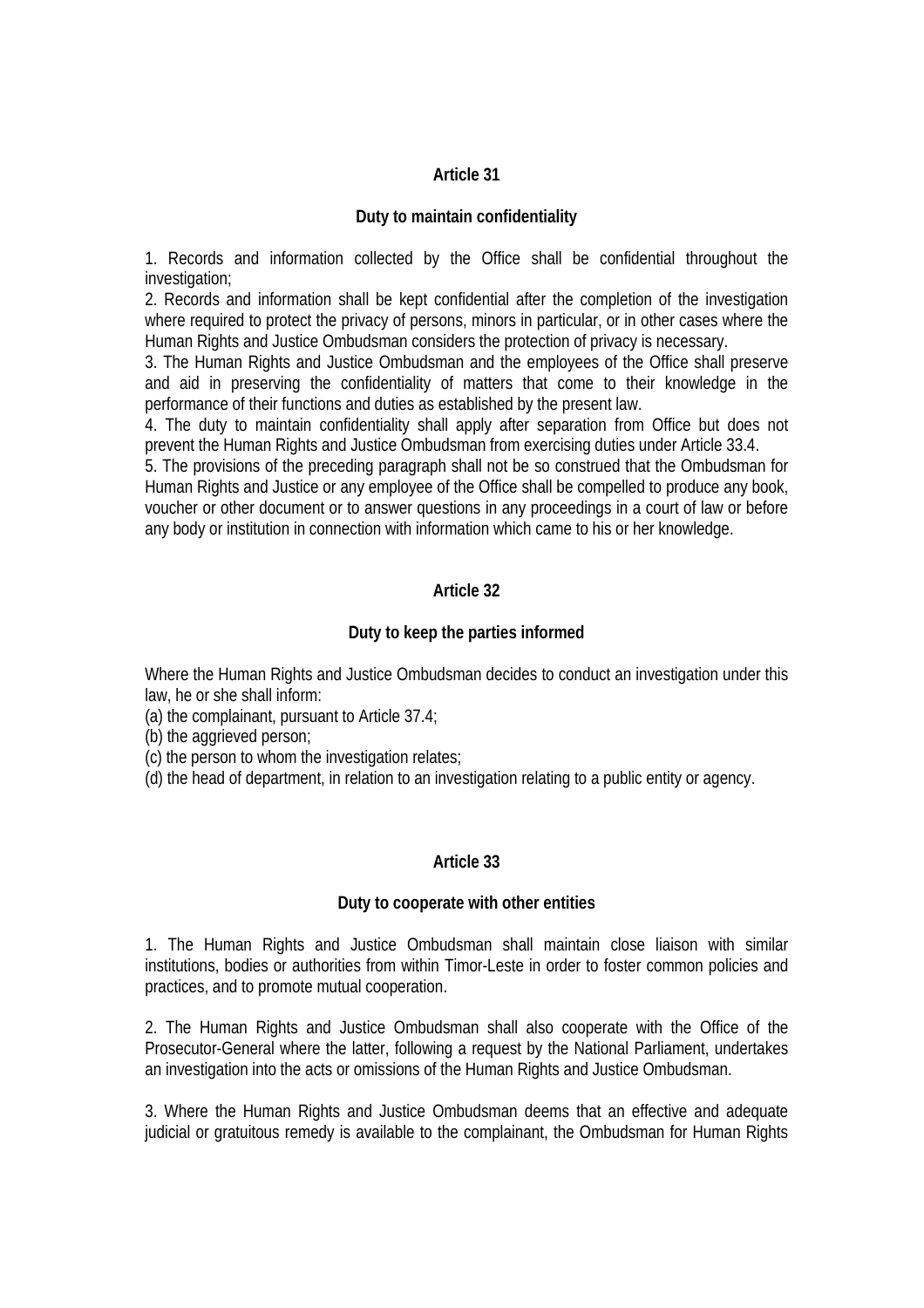and Justice may limit his or her intervention to directing the complainant to the competent authority.

4. Where information received by the Human Rights and Justice Ombudsman gives rise to a belief that a crime has been committed or the commission of a crime is imminent, the Human Rights and Justice Ombudsman may refer the case to the Office of the Prosecutor-General and share any information or documents in his or her possession, which may contribute to uncovering the truth.

5. In the event of paragraph 4 above, the Human Rights and Justice Ombudsman shall notify the complainant immediately and in writing.

6. The Human Rights and Justice Ombudsman shall maintain close contact, consult and cooperate with other persons and bodies or organisations concerned with the promotion and protection of human rights and justice and the protection of vulnerable groups.

## **Article 34**

#### **Duty to report**

1. The Human Rights and Justice Ombudsman shall report annually to the National Parliament on the performance of his or her functions.

2. Where circumstances so require, the Human Rights and Justice Ombudsman may decide to address the public directly or to issue communiqués or publish information on his or her opinions, recommendations and reports on specific cases or on his or her activity.

3. Any publicity issued by the Human Rights and Justice Ombudsman shall be balanced, fair and true.

#### **CHAPTER V**

## **PROCESS**

## **SECTION I**

#### **PROCESSES AND PROCEDURE**

#### **Article 35**

#### **Initiative**

The Human Rights and Justice Ombudsman shall act on the basis of a complaint or representation, individual or collective, or on his or her own initiative.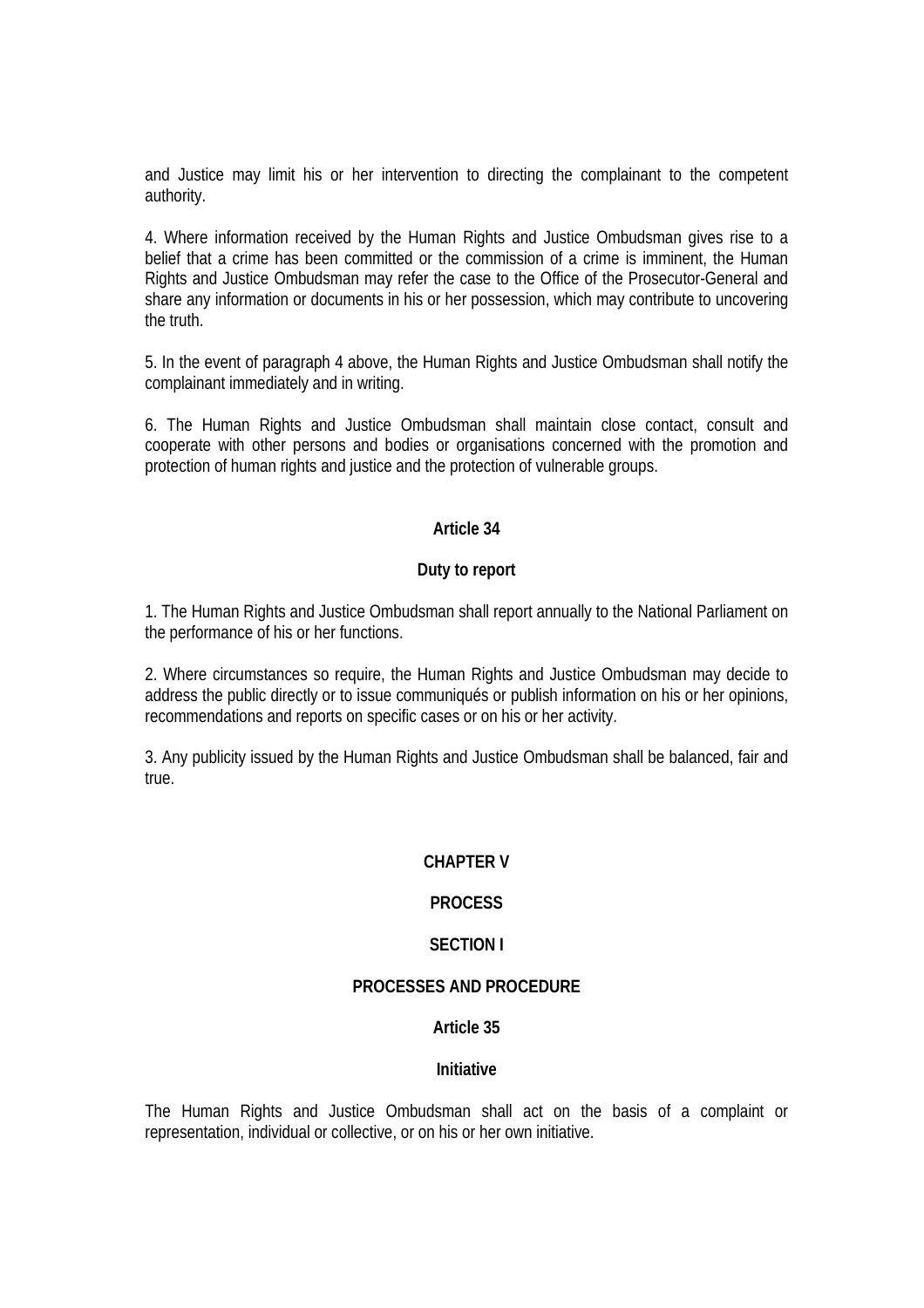# **Lodgement of complaints**

1. Any natural or legal person may, directly or through their representative, address complaints to the Human Rights and Justice Ombudsman about violations and infringements as set out in Articles 23 to 25 of the present law.

2. Complaints shall be made orally or in writing, and shall include the complainant's identity and contact address.

3. Where a complaint is made in writing, it shall be signed by the complainant, if he or she is able to sign, or by his or her legal representative or agent.

4. Where a complaint is made orally, it shall be reduced to writing and signed by the person to whom the complaint is made and by the complainant, if he or she is able to sign; where the complainant is not able to sign, his or her fingerprint shall be taken.

5. Except as otherwise provided, where a letter written by a person held in any place of detention or a patient in a hospital or other institution is addressed to the Human Rights and Justice Ombudsman, it shall be immediately forwarded in a sealed envelope, unopened and unaltered by the person in charge of the place or institution where the writer of the letter is detained or in which he or she is a patient.

6. Where a person who may have laid a complaint under this law has died or is for any reason unable to act for himself or herself, the complaint may be continued by a member of his or her family, by his or her legal representative or other individual suitable to represent him or her.

7. Complaints can only be lodged in connection with acts or omissions, which were committed after the entry into force of the present law.

8. Complainants shall not be required to pay a fee, compensation, tax or charge in respect of the lodgement of a complaint, or in respect of the handling of such complaint or services provided by the Office.

## **Article 37**

#### **Preliminary Assessment**

1. The Human Rights and Justice Ombudsman shall, within ten (10) days of a complaint being lodged with his or her Office, notify the complainant, in writing, of the receipt of the complaint.

2. The Human Rights and Justice Ombudsman shall, within thirty (30) days of the complaint being lodged with his or her Office, make a preliminary assessment of the complaint with a view to deciding whether to take action or not on the complaint.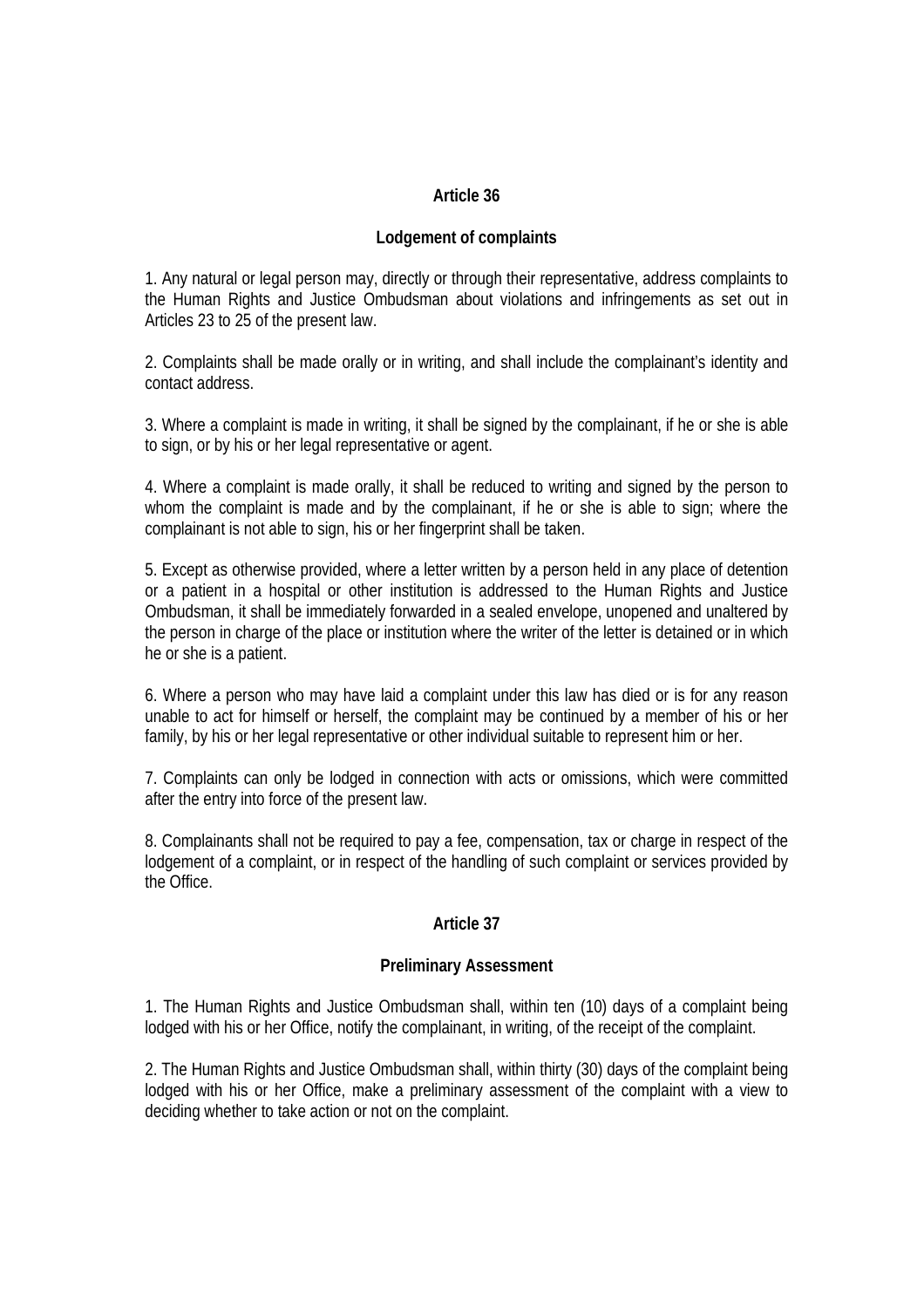- 3. The Human Rights and Justice Ombudsman may decide to dismiss the complaint or not to take further action where:
- (a) the complaint is anonymous;
- (b) the complaint is made in bad faith, unfounded or patently frivolous or vexatious;
- (c) under the law or existing administrative practice, there is adequate remedy for the complaint, whether or not the complainant has availed himself or herself of it;
- (d) the complaint is not within the mandate of the Human Rights and Justice Ombudsman;

(e) the complaint is in connection with acts or omissions that were committed before the present law came into force;

(f) the complaint was lodged after the period provided in the present law;

(g) the complaint has been manifestly delayed too long to justify an investigation;

(h) the alleged damage has been effectively and adequately redressed;

(i) the matter or substantially the same matter has already been addressed, or is currently being addressed by the Human Rights and Justice Ombudsman or another competent body;

(j) having regard to all the circumstances of the case, any further investigation is unnecessary.

4. The Human Rights and Justice Ombudsman shall, within forty-five (45) days of a complaint being lodged with his or her Office, notify the complainant, in writing, of his or her decision to investigate or not to take further action on the complaint or to dismiss the complaint.

5. The decision not to take further action on, or to dismiss, the complaint or to proceed with investigations shall be substantiated.

6. Without prejudice to paragraph 3 above, the Human Rights and Justice Ombudsman may, on his or her own initiative, decide to investigate the matter that is the object of a complaint.

7. The Human Rights and Justice Ombudsman may re-open the case if, within one (1) year after he or she has dismissed the complaint or decided not to take further action on it, fresh evidence in favour of the complainant becomes available.

# **Article 38**

## **Mediation and Conciliation**

1. The Human Rights and Justice Ombudsman may act as a mediator and a conciliator in a dispute between the complainant and the entity or agency the subject of a complaint, where both parties agree to submit to such a process.

2. Where one of the parties rejects mediation or conciliation, the Human Rights and Justice Ombudsman shall conduct a full investigation and make recommendations on the case.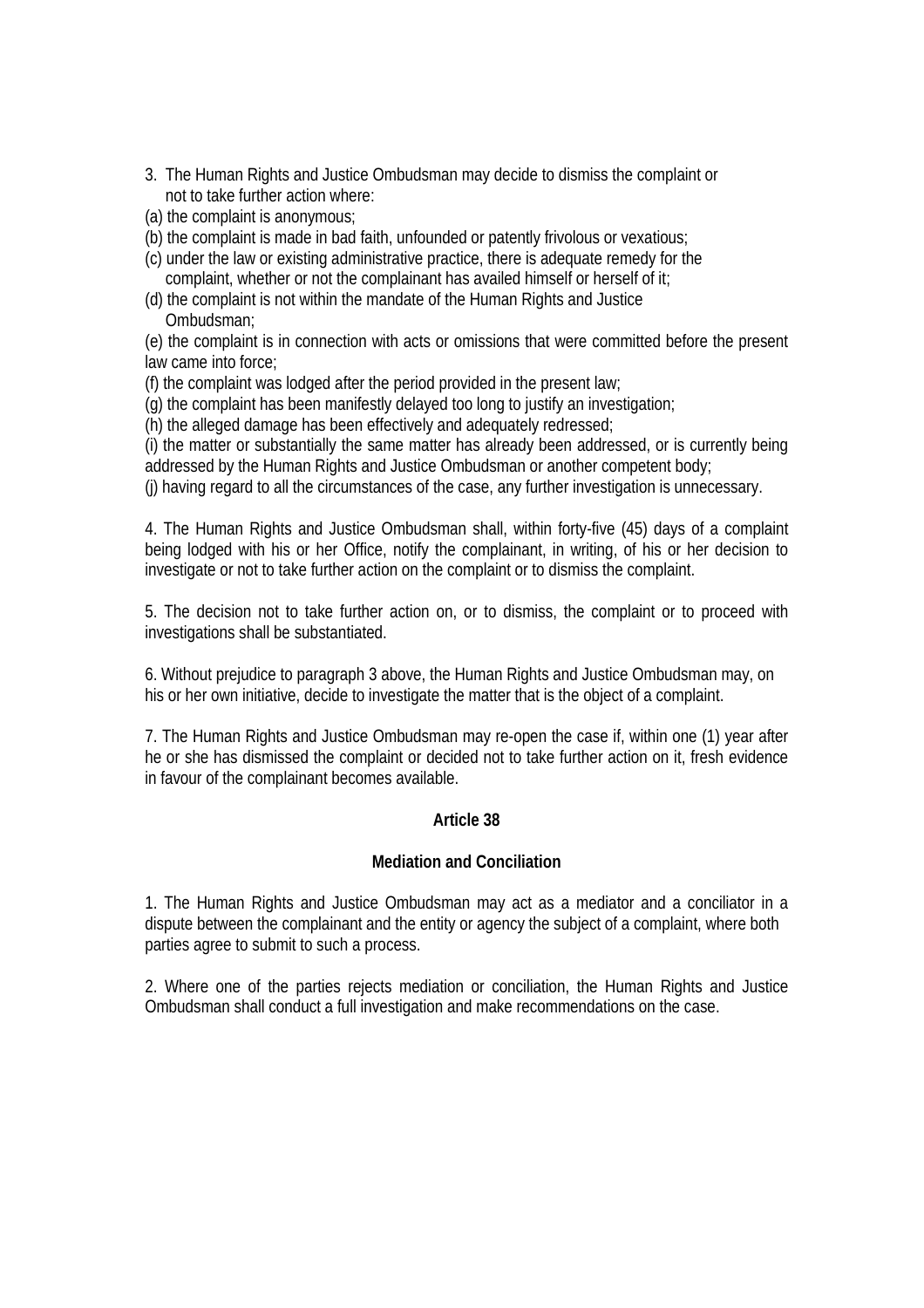# **SECTION II**

# **INVESTIGATION**

## **Article 39**

#### **Self-incrimination**

Except for the purposes described in Articles 48 and 49, no statement made in the course of an investigation conducted by the Human Rights and Justice Ombudsman or in any other proceedings being conducted by the latter shall be admissible as evidence in court, enquiry or any other procedure, nor shall such a statement be used against the person who made it.

#### **Article 40**

#### **Victimisation**

1. No person shall be liable to prosecution for an offence committed by reason of his or her compliance with a requirement of the Human Rights and Justice Ombudsman under this law.

2. Absence from work shall be deemed justified where it stems from the duty to appear before the Human Rights and Justice Ombudsman.

3. No person, or a relative or associate to that person, shall be unfairly treated in their employment or be discriminated against by any other means by reason of his or her lodging a complaint, his or her cooperation with the Human Rights and Justice Ombudsman, or by reason of his or her taking any action under this law.

## **Article 41**

#### **Investigation procedure**

1. The investigation shall be conducted with due respect of the rights and liberties of the persons involved.

2. Any investigation under this law shall be conducted in private.

3. A person who has been required to appear before the Human Rights and Justice Ombudsman shall be permitted to appear with, or be represented by, a legal representative with the leave of the Human Rights and Justice Ombudsman.

4. The Human Rights and Justice Ombudsman may hear the entities or persons concerned.

5. The Human Rights and Justice Ombudsman may also hear the person(s) the subject of a complaint, allowing him or her, or his or her representative, to provide the necessary clarifications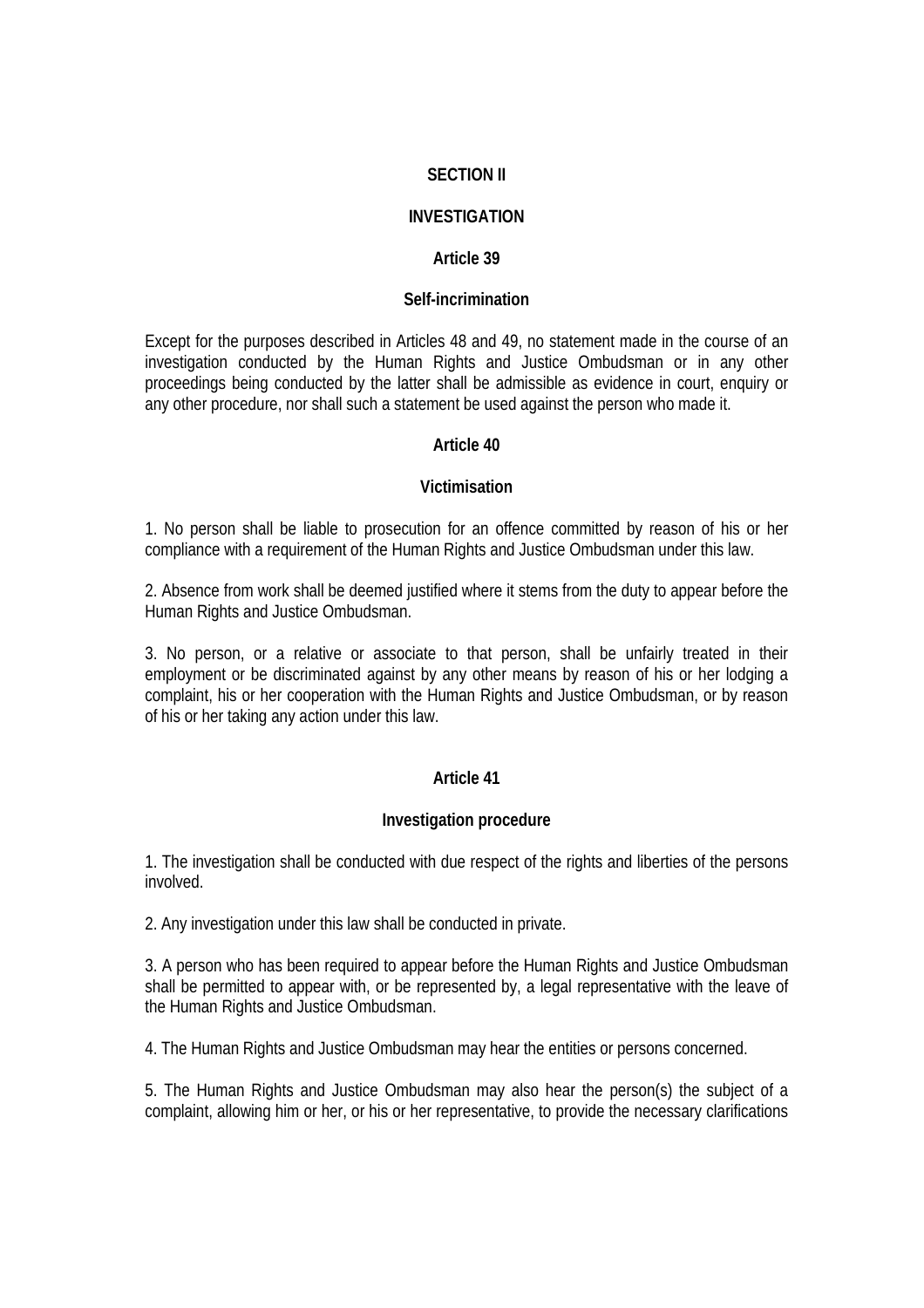and answer the allegations made against him or her in the complaint, within a reasonable deadline as determined by the Ombudsman.

6. In conducting investigations, the Human Rights and Justice Ombudsman shall not be bound by the rules of civil and criminal procedure and evidence, but shall act objectively and fairly at all times.

#### **Article 42**

#### **Investigation-related powers**

1. An investigation shall consist of requests for information, inspections, examinations, inquiries or any other procedures that do not impinge upon the fundamental rights of legal and natural persons.

2. The Human Rights and Justice Ombudsman shall not investigate:

(a) a matter which is already pending before a Court;

(b) a matter involving the relations or dealings with another State or an international organisation;

(c) a matter relating to the grant of pardons or commutation of sentences, as per Article 85 (i) of the Constitution of Timor-Leste.

3. Where he or she considers relevant to an investigation, the Ombudsman for Human Rights and Justice may, by notice in writing, require a person:

(a) to appear before him or her, on a date and at the time and place specified in the notice;

(b) to disclose truthfully, frankly and fully information within his or her knowledge;

(c) to produce any object or item including documents and records, namely electronic data, in his or her possession, custody or control;

(d) to allow the Human Rights and Justice Ombudsman complete access, inspection and examination to any premise, document, equipment or asset.

4. In the exercise of his or her competencies under Articles 23 to 25 above, the Ombudsman for Human Rights and Justice or any delegated employee of the Office may request, in accordance with the law, a Prosecutor to obtain search and seizure warrants to enable the Ombudsman or a delegated employee, in conjunction with the PNTL, to search premises and seize particular items considered relevant to an investigation conducted by the Office.

## **Article 43**

#### **Duty of non-interference**

The Courts shall not arbitrarily interfere with, nor shall issue any writ of injunction to delay, an investigation being conducted by the Human Rights and Justice Ombudsman, unless there is prima facie evidence that the subject matter of the investigation is outside the jurisdiction of the Office of the Human Rights and Justice Ombudsman or if there is mala fide or conflict of interest.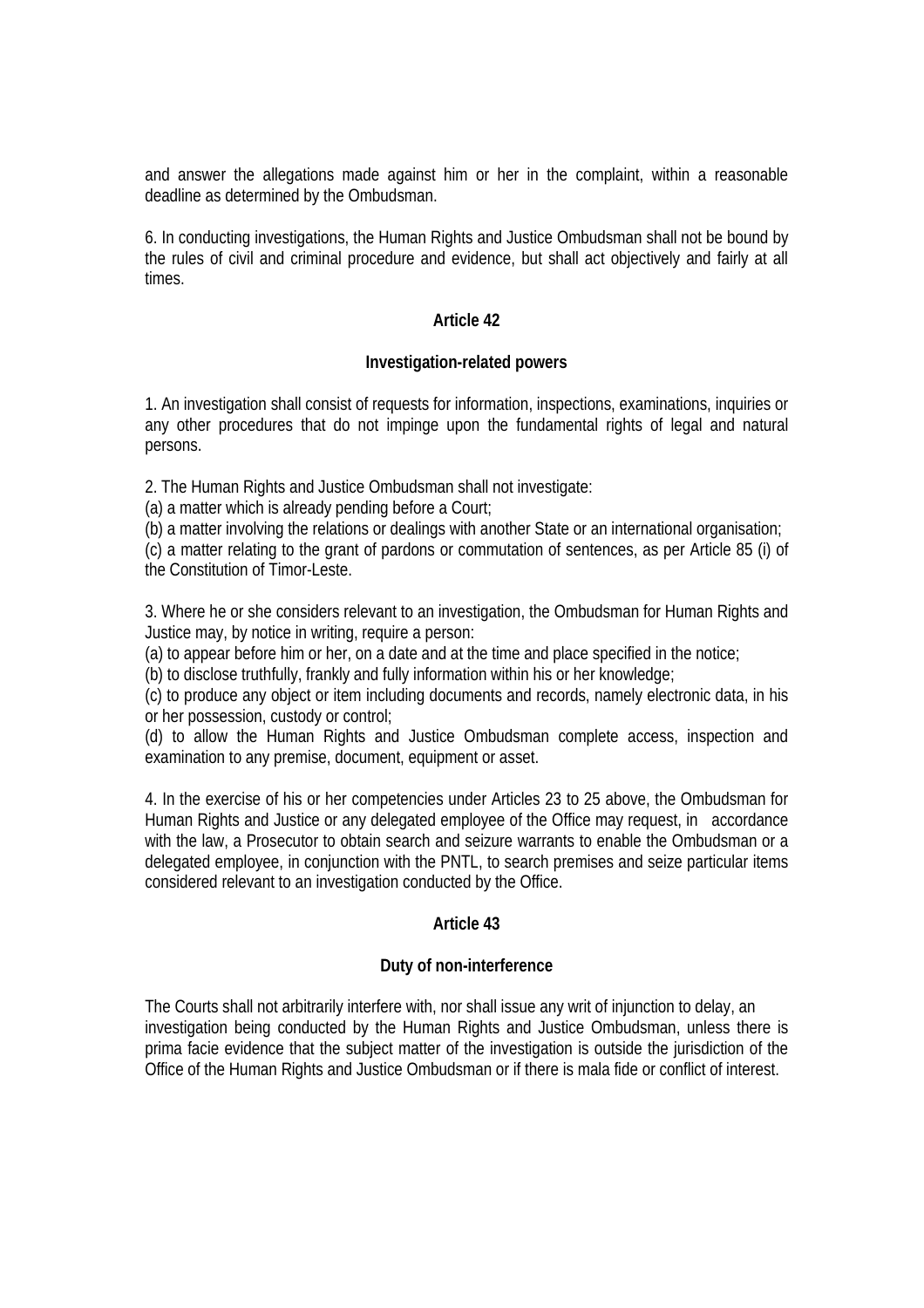#### **Duty to cooperate**

1. Any person, including any civil servant, any administrative official or any incumbent of any body both civil and military, shall cooperate with the Human Rights and Justice Ombudsman and provide all information that the latter might request while performing his or her functions.

2. The duty to cooperate, as set out in paragraph 1 above, shall not prevail where legal restrictions in respect of privileges, immunities and duty of confidentiality apply to these entities.

3. Non-compliance with the duty to cooperate without lawful excuse shall constitute an offence, as provided for in Article 48.1 of the present law.

4. The Human Rights and Justice Ombudsman shall establish in the Rules of Procedure of the Office the conditions under which he or she may pay to a person who has cooperated with the Office in an investigation, such amounts in respect of expenses properly incurred having regard to the rates applicable to the Courts.

# **SECTION III**

## **REPORTING AND RECOMMENDATIONS**

#### **Article 45**

## **Final investigation report**

1. The Human Rights and Justice Ombudsman shall, after completing any investigation and before publishing a report, provide the complainant and the person or entity against whom the complaint was made with a draft report on the findings of such investigation and his or her points of view, conclusions and recommendations.

2. The parties to the complaint shall provide their comments within fifteen (15) days after receiving the draft report.

3. The Human Rights and Justice Ombudsman may make known to other person's findings, points of view, conclusions or recommendations in respect of a matter he or she investigated.

#### **Article 46**

## **Progress Report**

1. The Human Rights and Justice Ombudsman shall, not later than 30 June of each year, submit to the National Parliament a detailed report of his or her activities, initiatives, statistics on cases and the results obtained during the calendar year ending on the preceding 31 December.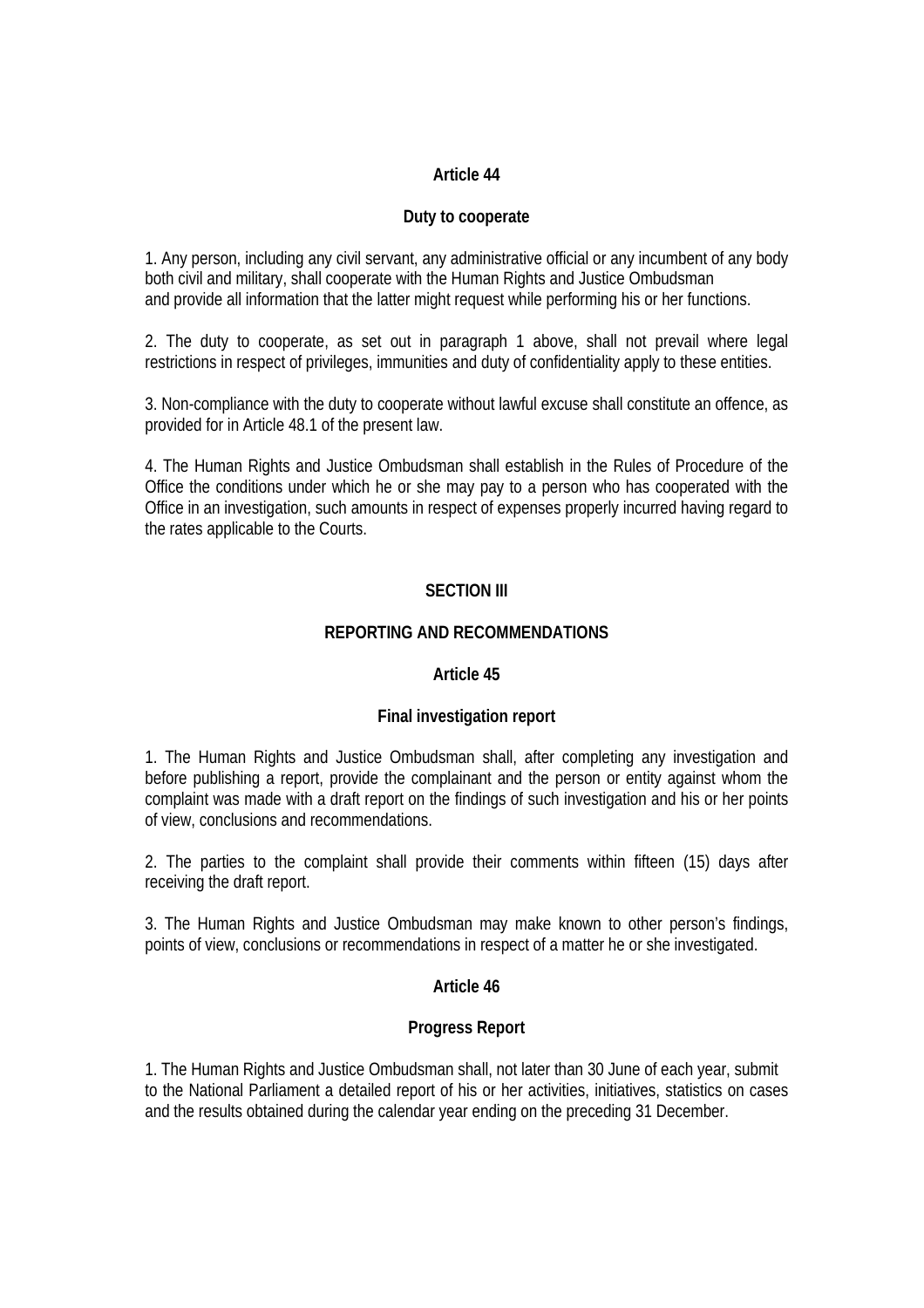2. The report shall make recommendations concerning reforms and other measures, whether legal, political or administrative, which could be taken to achieve the objectives of the Office, prevent or redress human rights violations and promote fairness, integrity, transparency, responsibility and accountability in public administration.

3. The annual report shall be published through any means accessible to the general public.

4. The Human Rights and Justice Ombudsman may submit to the National Parliament special reports on cases or matters of a serious nature, if deemed fit or necessary.

5. The Human Rights and Justice Ombudsman may, from time to time, in the public interest or in the interest of any person or entity, publish reports on the exercise of his or her functions or on any particular cases or situations investigated under this law.

# **Article 47**

# **Recommendations**

1. The Human Rights and Justice Ombudsman shall determine the causes of human rights violations, abuse and mismanagement in a public entity, and make recommendations for their correction, prevention or elimination and the observance of the highest standards of respect for human rights, rule of law, ethics and efficiency.

2. The recommendations made by the Human Rights and Justice Ombudsman shall be addressed to the body that has the power to correct or redress the irregular act or situation.

3. The body to which a recommendation is addressed must, within sixty (60) days, inform the Human Rights and Justice Ombudsman of the extent to which the recommendation has been acted upon or implemented.

4. Where the recommendation has not been acted upon or implemented, the Human Rights and Justice Ombudsman may report such failure to the National Parliament as provided for in Articles 34 and 46 above.

# **SECTION IV**

# **OFFENCES**

## **Article 48**

## **General Offences**

1. It shall be an offence for any person to:

(a) without reasonable excuse, fail to comply with an order issued by the Ombudsman for Human Rights and Justice to appear or answer questions at a specified place, date and time;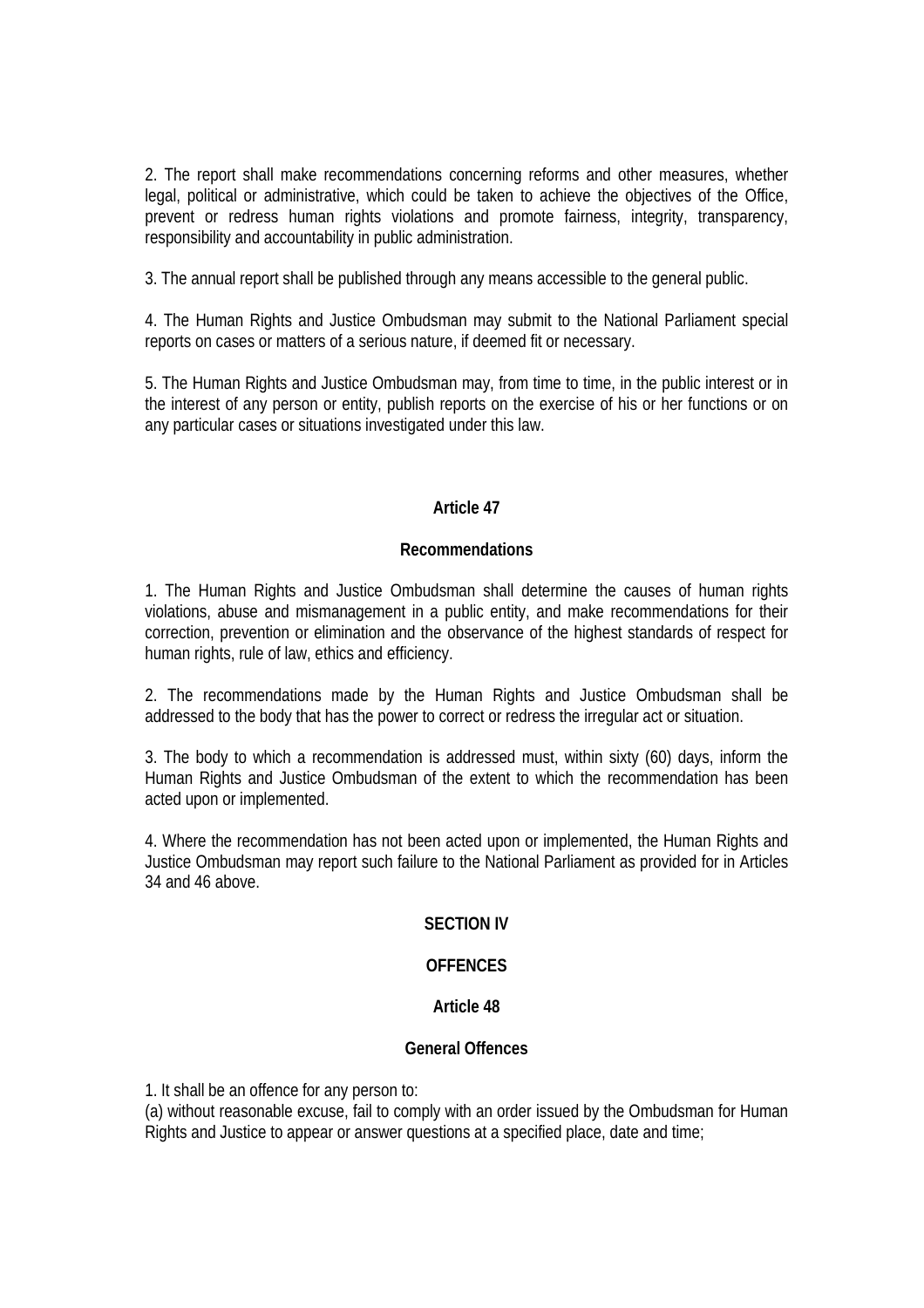(b) without reasonable excuse, fail to comply with an order issued by the Ombudsman for Human Rights and Justice to produce any object or item in his or her possession, custody or control;

2. Any natural person who commits any of the acts listed in Article 48.1 above shall be liable to a fine not to exceed US\$ 500.

3. Any legal person who commits any of the acts listed in Article 48.1 above shall be liable to a fine not to exceed US\$ 5,000.

## **Article 49 Other Offences**

1. It shall be a serious offence for any person to:

(a) disclose any confidential information in contravention of the present law;

(b) act by malice or gross bad faith while filing a completely unwarranted or false complaint against any government official or civil servant;

(c) perform any act for the purpose of improperly influencing the work of the Office;

(d) hinder the Office in the fulfilment or execution of its obligations, powers and duties under the present law;

(e) threaten, intimidate or improperly influence any person who has complained to or cooperated with the Office or is intending to complain to or cooperate with the Office in accordance with Article 35 of the present law;

(f) threaten, intimidate or improperly influence the employees of the Office.

2. Any person who commits any of the acts listed in Article 49.1 above shall be liable to a fine not to exceed US\$ 3,000 and a term of imprisonment not to exceed one (1) year, where the act does not carry a heavier fine or term of imprisonment by virtue of other legal provisions.

3. Any attempt to commit any of the acts listed in Article 49.1 above shall be punished by reducing the maximum applicable penalty to one-third (1/3).

4. Any delay or refusal to comply with the request of the Human Rights and Justice Ombudsman shall constitute ground for disciplinary action against the government official or public servant to whom it was addressed.

## **CHAPTER VI**

# **FINAL PROVISIONS**

## **Article 50**

## **Implementation**

Any supplementary provisions, necessary to give effect to the provisions of this law, shall be regulated by Government decree.